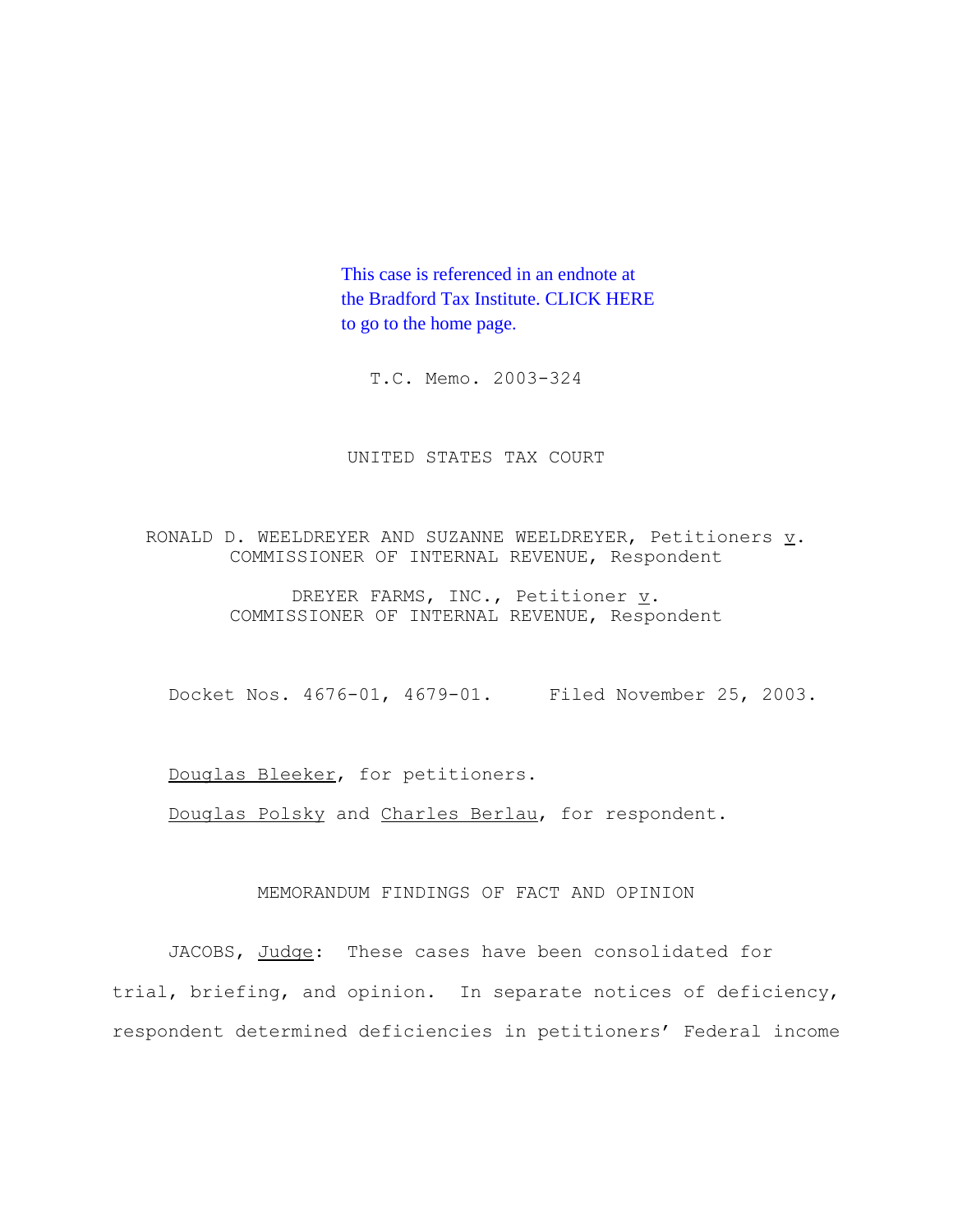tax and accuracy-related penalties under section  $6662<sup>1</sup>$  for 1995, 1996, and 1997 as follows:

| Year | Deficiency | Penalty<br>Sec. $6662(a)$ |
|------|------------|---------------------------|
| 1995 | \$2,393    |                           |
| 1996 | 3,011      |                           |
| 1997 | 4,619      |                           |

Ronald & Suzanne Weeldreyer, Docket No. 4676-01:

Dreyer Farms, Inc., Docket No. 4679-01:

| Year<br>Ended | Deficiency | Penalty<br>Sec. $6662(a)$ |
|---------------|------------|---------------------------|
| 11/30/95      | \$2,368    | \$473.60                  |
| 11/30/96      | 3,213      | 642.60                    |
| 11/30/97      | 3,264      | 652.80                    |

The issues for decision are:

(1) Whether amounts paid by Dreyer Farms, Inc. (Dreyer Farms or the corporation), to provide medical care, food, and lodging to its shareholders, Ronald D. Weeldreyer (Mr. Weeldreyer) and Suzanne Weeldreyer (Mrs. Weeldreyer) (collectively the Weeldreyers), and their children are (a) constructive dividends, as respondent maintains, or (b) employee medical care expenses and/or reimbursed employee expenses that are excluded from the Weeldreyers' gross income and deductible by Dreyer Farms as ordinary and necessary business expenses, as petitioners maintain; and

<sup>&</sup>lt;sup>1</sup>All section references are to the Internal Revenue Code in effect for the years in issue, and all Rule references are to the Tax Court Rules of Practice and Procedure.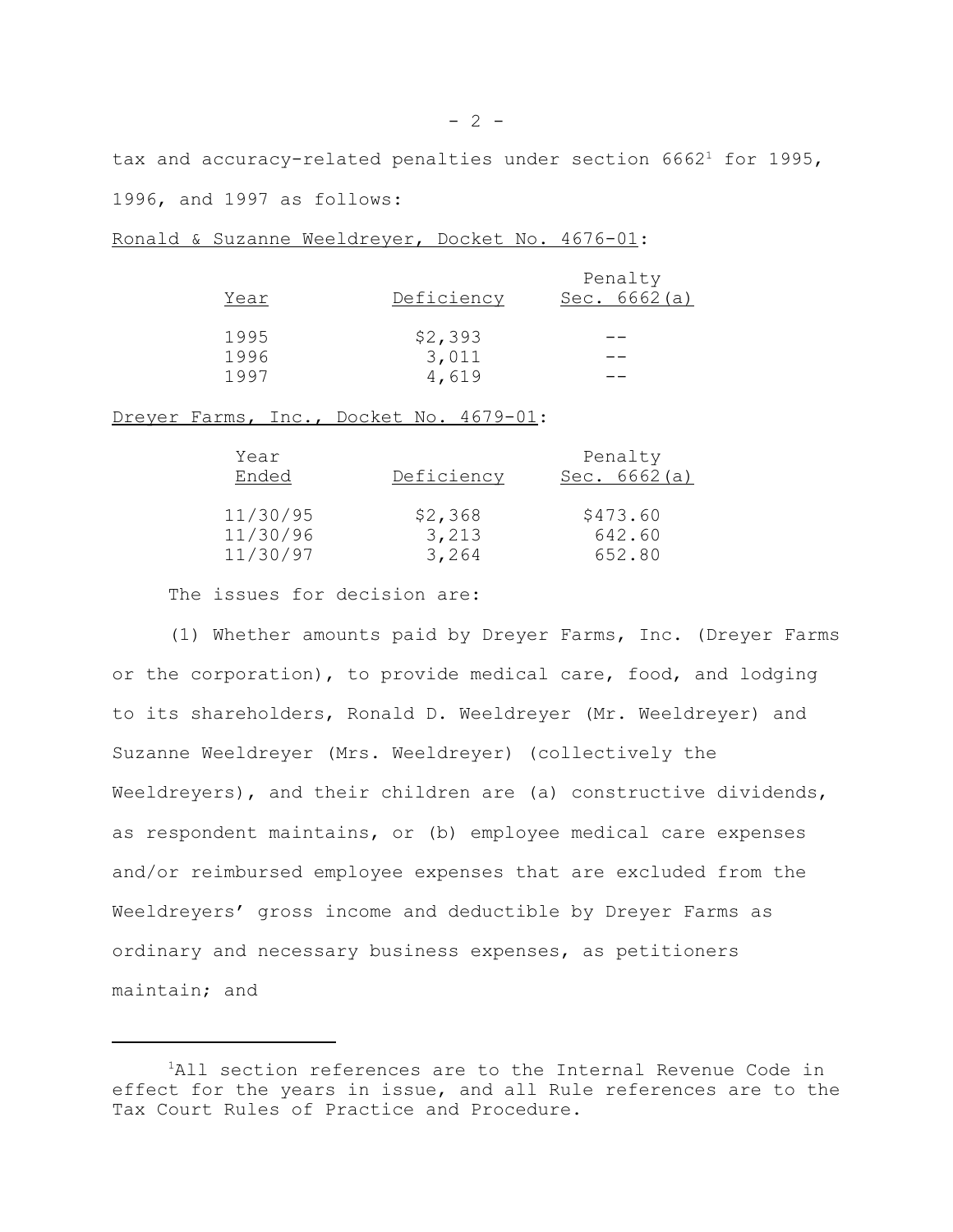(2) whether Dreyer Farms is liable for the accuracy-related penalty under section 6662(a) for the taxable years ended November 30, 1995, 1996, and 1997.

# FINDINGS OF FACT

Some of the facts have been stipulated and are so found. The stipulation of facts and the attached exhibits are incorporated herein by this reference.

When the petitions were filed in these cases, the residence of the Weeldreyers, as well as the principal place of business of Dreyer Farms, was in Bridgewater, South Dakota.

# A. The Weeldreyers

The Weeldreyers are husband and wife; they have two sons. Between September 1975 and April 1991, the Weeldreyers acquired three contiguous tracts of land--two 80-acre tracts, one of which included a house<sup>2</sup> (the farmhouse), and a  $160$ -acre tract. The three tracts are referred to collectively as the Weeldreyer farm.

The Weeldreyers raise corn and soybeans on the Weeldreyer farm. Their farming activities entail the planting, cultivation, harvesting, drying, storage, and sale of corn and soybeans.

 $- 3 -$ 

<sup>2</sup>The Weeldreyers have resided in the farmhouse since 1975.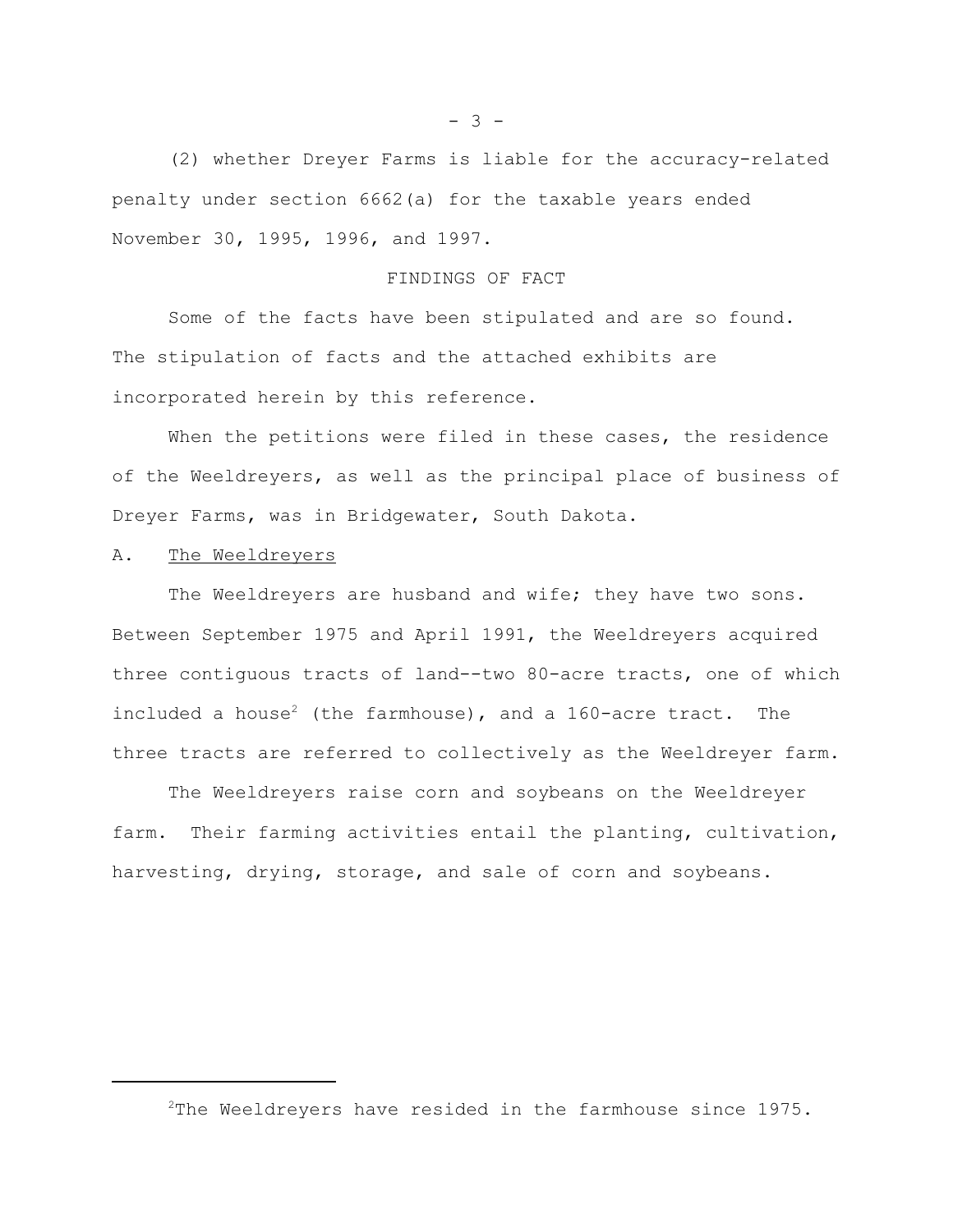#### B. Dreyer Farms

On April 28, 1995, Dreyer Farms was incorporated under the laws of the State of South Dakota.<sup>3</sup> Dreyer Farms was organized primarily (1) to buy, distribute, sell, lease, and deal in all kinds of farmland and real estate and (2) to carry on the business of farming.

On August 3, 1995, the Weeldreyers conveyed to Dreyer Farms the Weeldreyer farm, including the farmhouse. Dreyer Farms thereafter assumed the mortgage on the property. After the conveyance, the Weeldreyers no longer individually owned any farmland.

The Weeldreyers have been the sole shareholders, officers, and directors of Dreyer Farms since its incorporation. Mr. Weeldreyer has been president, treasurer, and a director, and Mrs. Weeldreyer has been secretary and a director, of Dreyer Farms.

The first meeting of the shareholders of Dreyer Farms was held on May 18, 1995. At that meeting, the shareholders adopted corporate bylaws. Article IV, section 10, of the bylaws provides:

SECTION 10. Repayment of Disallowed Expenses. Any expense paid by the Corporation which is finally determined as a personal expense of any officer or

 $- 4 -$ 

<sup>3</sup>Douglas Bleeker, counsel for petitioners, prepared the articles of incorporation, bylaws, minutes of meetings, and other corporate documents for Dreyer Farms.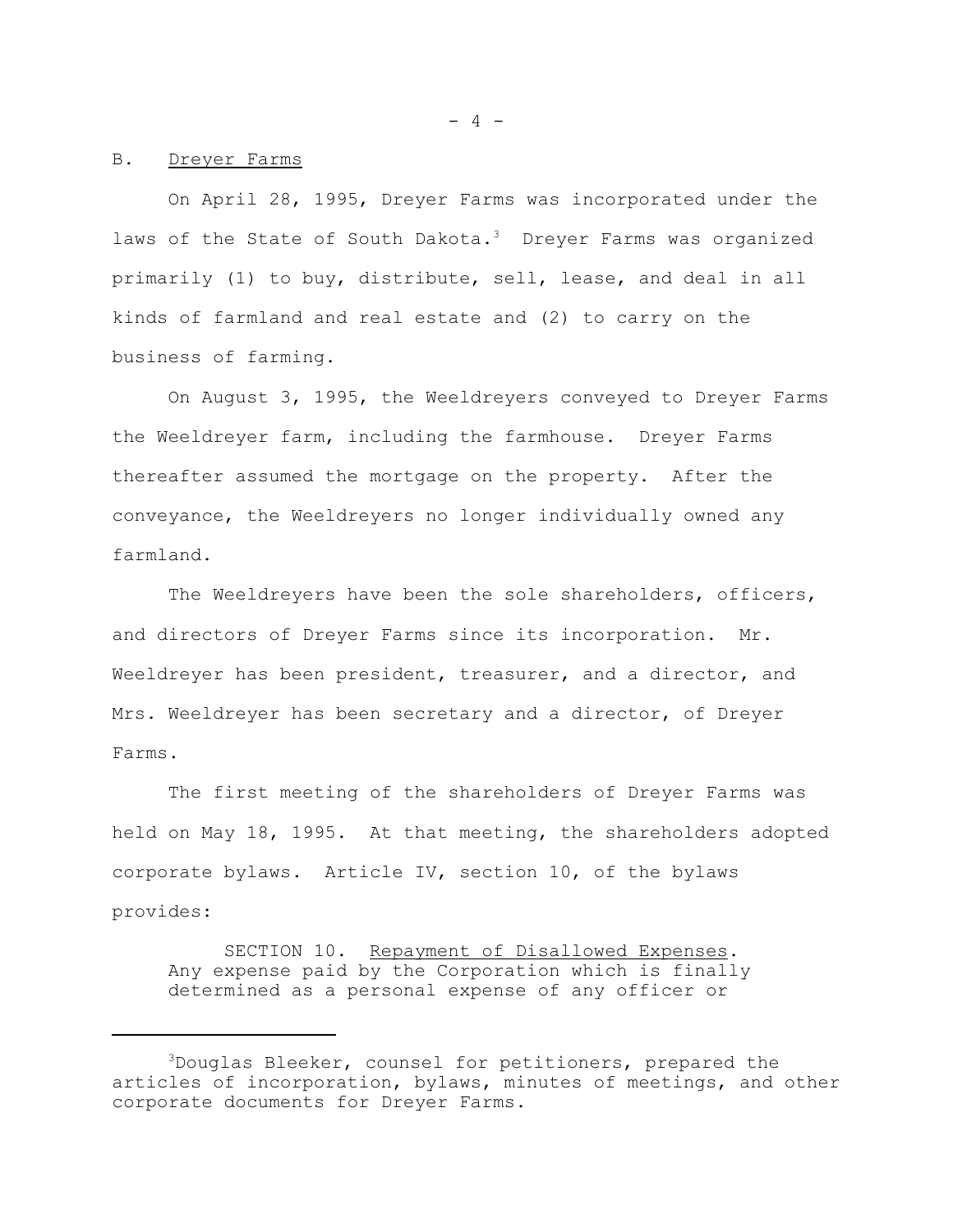employee and disallowed as Corporation expense shall be repaid by the officer or employee to the Corporation within Twenty-four (24) months of the final determination by the Internal Revenue Service with interest at Three (3%) below the New York Prime Rate on the date of final determination.

A similar repayment obligation was set forth in a resolution adopted by the board of directors of Dreyer Farms at the directors' first meeting held on May 18, 1995. At that meeting, the directors also adopted the following resolution:

RESOLVED that the corporation [sic] officers and employees shall be required to live at the worksite of the corporation to ensure security for the corporation property and operations. The officers and employees shall be required to live on the worksite to supervise the care and feeding of the livestock of the corporation. The corporation shall supply said officers and employees all of their food and lodging while living at said worksite. That all officers and employees shall be considered on duty when at the worksite and therefore entitled to such benefits.

In addition, at their first meeting, the directors adopted a medical reimbursement plan covering all "employees and officers executing management responsibilities" and their spouses and dependents. The medical reimbursement plan provides for the payment of all medical expenses "deductible on Form 1040", including expenses for drugs, doctor, hospital, and eyeglasses, to the extent not compensated by insurance or otherwise. Under the plan, each participant is entitled to a maximum reimbursement of \$15,000 per year.

Dreyer Farms also paid the premiums on a health insurance policy covering the Weeldreyers and their children. The health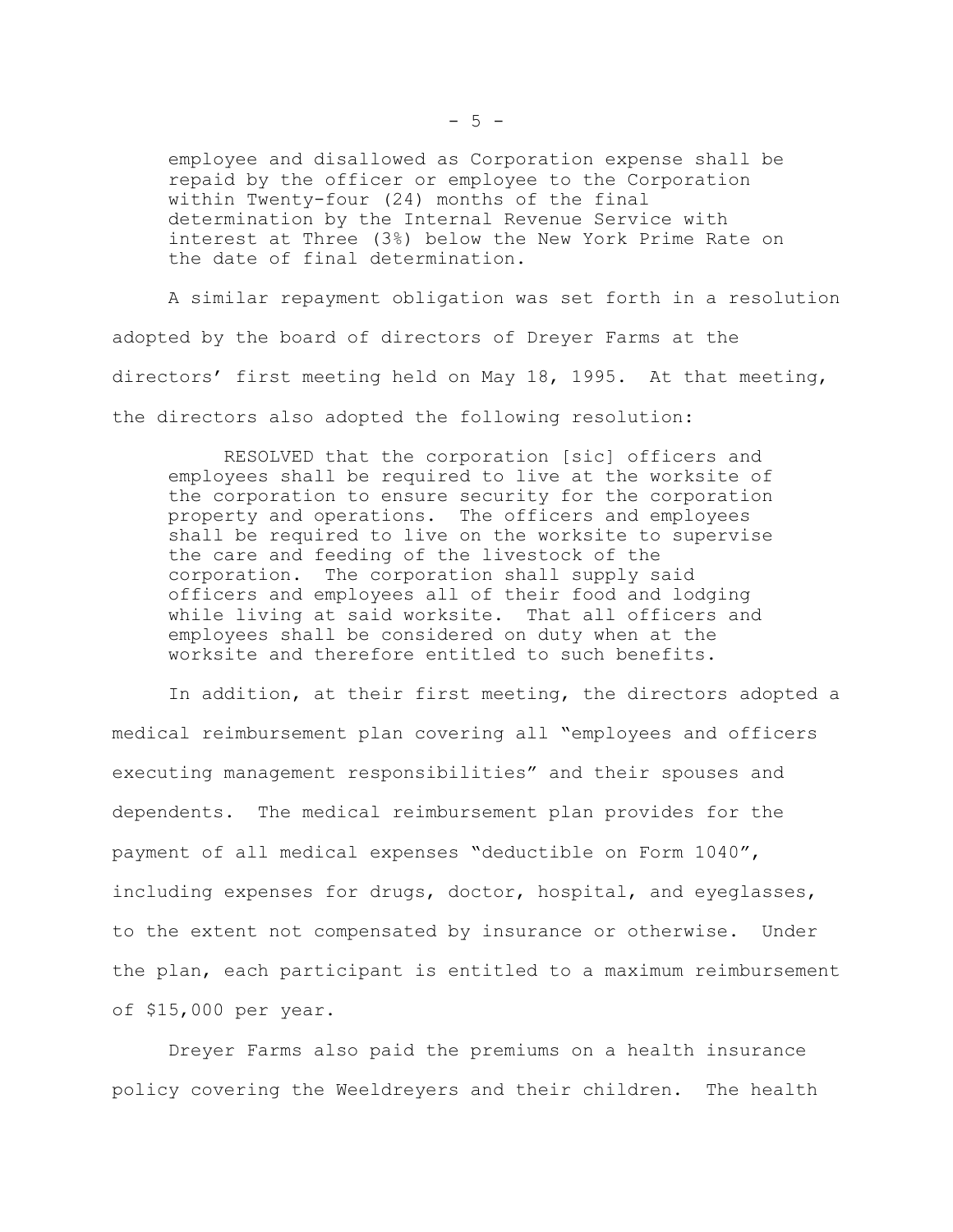insurance policy had been in effect before Dreyer Farms was incorporated. Mrs. Weeldrever was the named insured;  $4$  Mr. Weeldreyer and the children were insured as her dependents. Dreyer Farms paid the insurance premiums directly to the insurance company and paid the medical expenses directly to the medical providers.

## C. Farm Leases

# 1. Weeldreyer Farm

During 1996 and 1997, Dreyer Farms leased the Weeldreyer farm to the Weeldreyers under a "share-crop" arrangement.<sup>5</sup> Pursuant to that arrangement the gross proceeds from the sale of all crops grown on the farm, as well as all payments received under Federal conservation programs (or any other Federal, State, or local governmental programs), were to be divided 40 percent to Dreyer Farms and 60 percent to the Weeldreyers. Dreyer Farms was to retain title and possession of all crops grown on its land until the 40/60 division had been made. Dreyer Farms and Mr. Weeldreyer agreed that on a respective 40/60 basis each would supply the fertilizer, chemicals, and seed. The Weeldreyers agreed (1) to farm the land; (2) to provide all labor and other

 $- 6 -$ 

<sup>&</sup>lt;sup>4</sup>The insurance company issued policies to the oldest person in the household. Mrs. Weeldreyer was named the insured because she is a few months older than Mr. Weeldreyer.

 $5$ The farm leases, dated Mar. 1, 1996 and 1997, erroneously named the Weeldreyers as the lessor and Dreyer Farms as the lessee.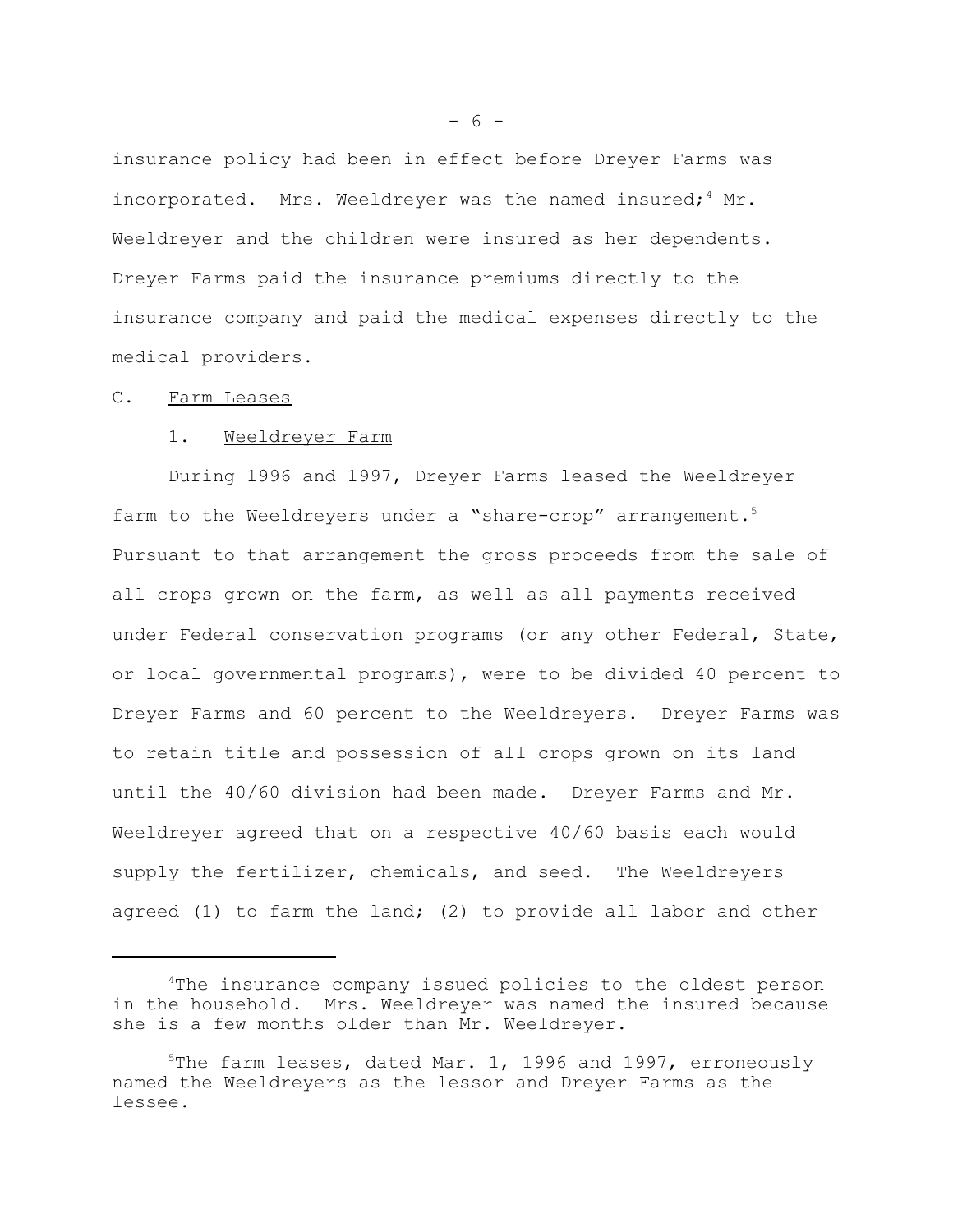items required in producing, harvesting, and marketing the crops; (3) to furnish all tools, farm implements, machinery, and hired help necessary to cultivate and manage the farm; (4) to protect the crops from injury and waste; (5) to till the land after harvesting the crops; and (6) to rotate the crops from year to year. Dreyer Farms agreed to furnish all necessary materials, and the Weeldreyers agreed to supply all necessary labor, to maintain all fences and other improvements on the farm.

# 2. Bleeker Enterprises, Inc. and Alfred Tammen Leases

During 1996 and 1997, Dreyer Farms leased farmland from Bleeker Enterprises, Inc.<sup>6</sup> (Bleeker Enterprises), on a share-crop basis. Pursuant to these farm leases, Dreyer Farms received 60 percent, and Bleeker Enterprises received 40 percent, of the crop. Mr. Weeldreyer, as an employee of Dreyer Farms, did the actual farming of the Bleeker Enterprises farm. The Bleeker Enterprises farm was located approximately 5 miles from the Weeldreyer farm.

In addition to leasing the Bleeker Enterprises farm, Dreyer Farms leased farmland from Alfred Tammen (the Tammen farm) on a cash-rent basis.7

<sup>7</sup>Mr. Tammen is Mr. Weeldreyer's cousin.

 $- 7 -$ 

 $6B$ leeker Enterprises, Inc., is owned by petitioners' counsel (Douglas Bleeker) and his family.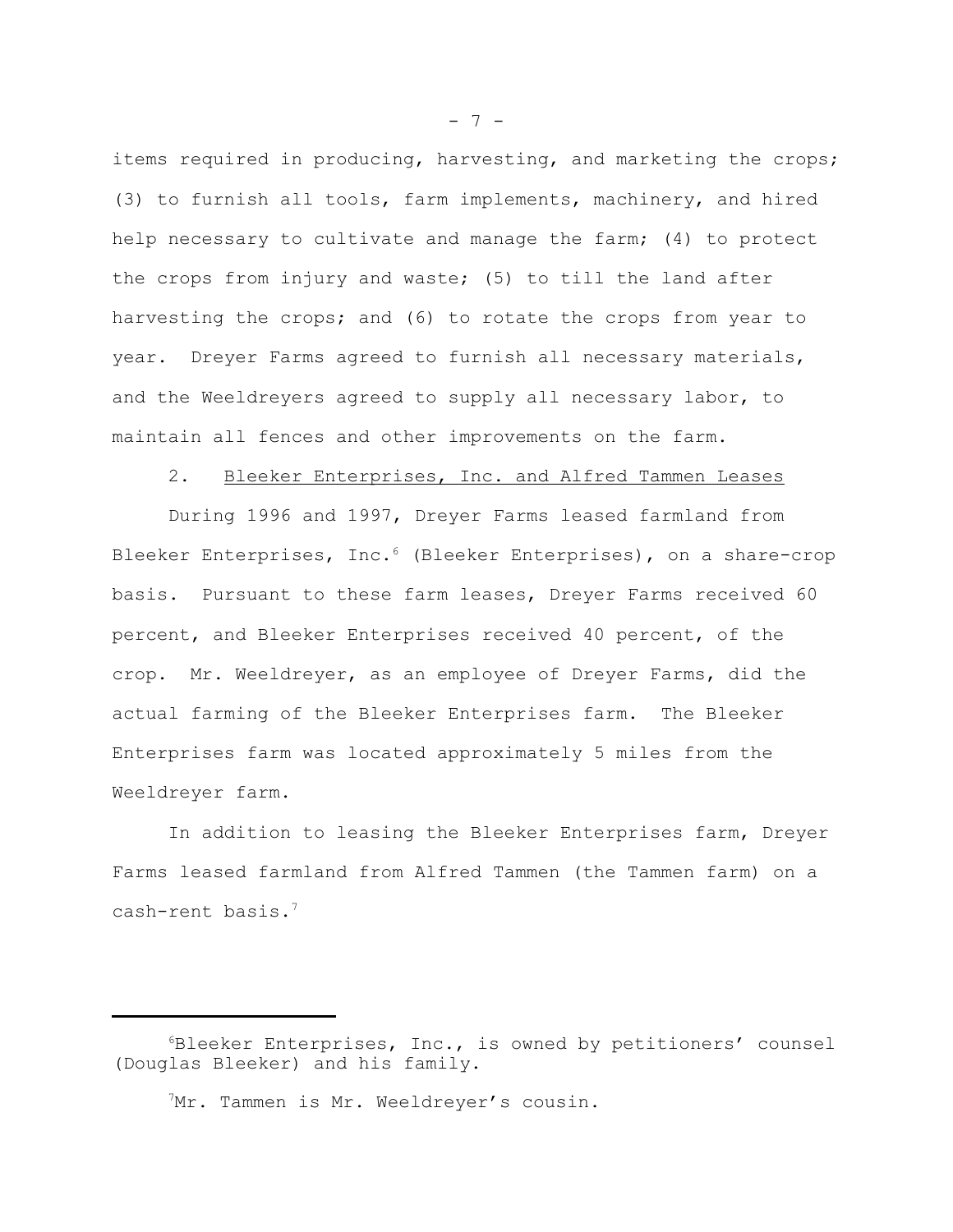- 8 -

### D. Mr. Weeldreyer's Separate Farming Activity

During the years at issue, Mr. Weeldreyer individually (and not as an employee of Dreyer Farms) farmed at least three additional properties.<sup>8</sup> One of these farms was located across the road from the Weeldreyer farm. The other farms were located 2 to 5 miles away. The grain from these other farms was stored on the Weeldreyer farm and commingled with the grain belonging to Dreyer Farms.

# E. Compensation and Payment of Food, Lodging, and Medical Expenses

Mr. Weeldreyer was the sole employee of Dreyer Farms.<sup>9</sup> Dreyer Farms paid Mr. Weeldreyer, as an officer/employee, \$750 in 1995 and 1996 and \$1,000 in 1997.

Following the transfer of the Weeldreyer farm to Dreyer Farms, the Weeldreyers continued to use the farmhouse as their residence. Dreyer Farms paid for (1) the food consumed by the Weeldreyers and their children, (2) the utilities, property tax, insurance, remodeling, landscaping, and repairs and maintenance for the farmhouse, and (3) the telephone used by the Weeldreyers. In addition, Dreyer Farms paid for all the medical care expenses of the Weeldreyers and their children.

<sup>8</sup>In addition, in 1995, Mr. Weeldreyer did custom hire work for which he received \$1,175.

<sup>&</sup>lt;sup>9</sup>Although the Weeldreyers' two sons were not employees of Dreyer Farms, they helped with the farming chores.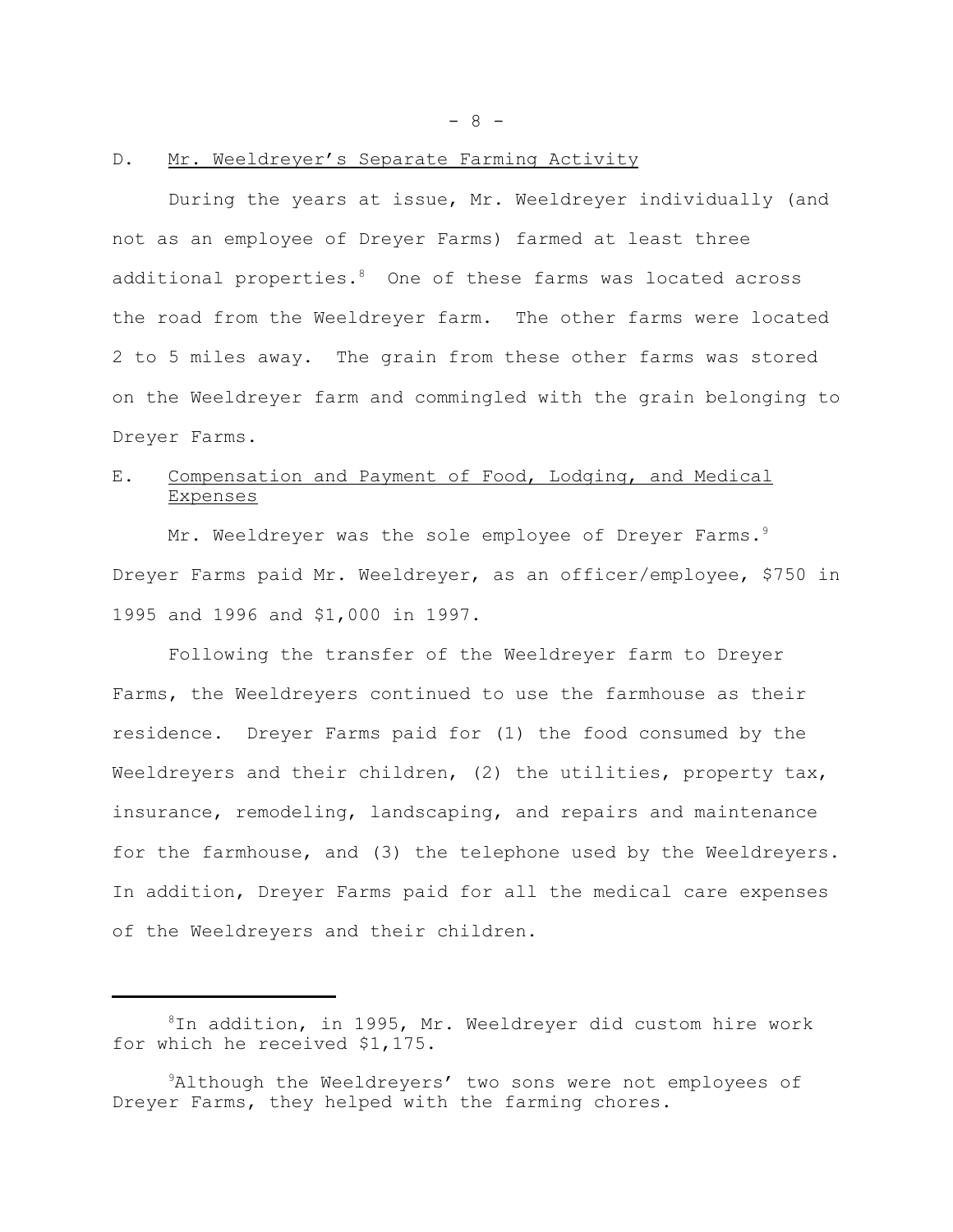Dreyer Farms did not pay dividends for fiscal years ended November 30, 1995, 1996, and 1997.

## F. Income Tax Returns

Mr. Bleeker (petitioners' counsel) prepared the Weeldreyers' joint Forms 1040, U.S. Individual Income Tax Return, and Dreyer Farms' Forms 1120, U.S. Corporation Income Tax Return, for the years at issue.

1. Dreyer Farms

Dreyer Farms filed timely its Forms 1120 for the taxable years ended November 30, 1995, 1996, and 1997. On these returns Dreyer Farms reported total income and total deductions as follows:

|                  | 11/30/95 | 11/30/96 | 11/30/97 |
|------------------|----------|----------|----------|
| Total income     | \$32,327 | \$56,694 | \$61,823 |
| Total deductions | 23,651   | 51,368   | 44,841   |
| Taxable income   | 8,676    | 5,326    | 16,982   |

Included in the total expenses deducted by Dreyer Farms were the following items for food, lodging, and medical expenses provided to the Weeldreyers: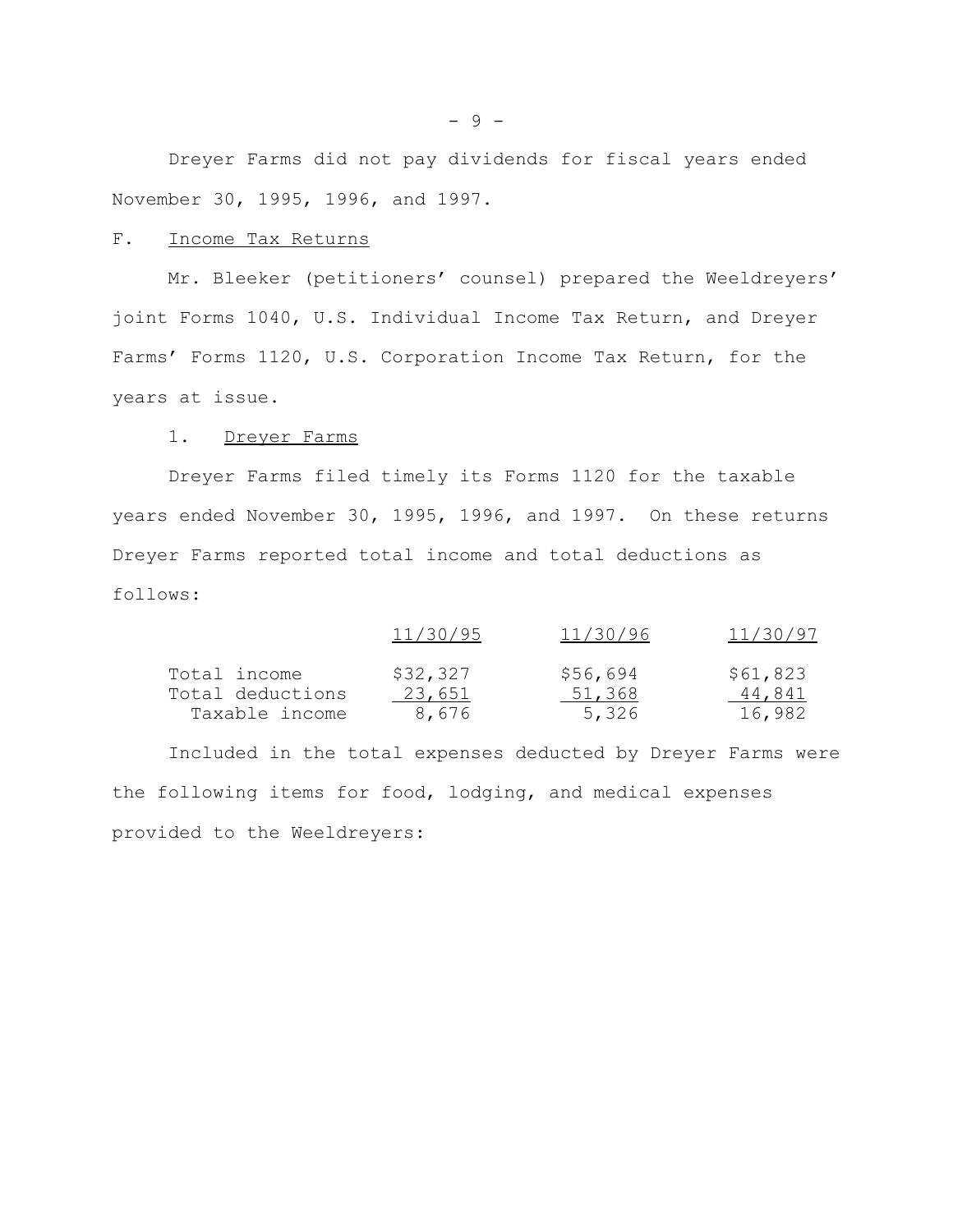| \$1,283<br>540 | \$1,567 | \$1,401 |
|----------------|---------|---------|
|                |         |         |
|                |         |         |
|                |         | 1,289   |
|                | 7,179   | 7,712   |
| 1,694          | 2,362   | 2,235   |
| 2,357          | 3,219   | 3,326   |
| 256            | 216     |         |
| 1,729          |         |         |
|                | 82      |         |
|                |         | 338     |
| 12,265         | 15,667  | 16,301  |
|                |         |         |
| 3,007          | 3,331   | 3,058   |
| 509            |         |         |
|                | 876     | 2,378   |
|                | 1,544   |         |
|                |         | 20      |
| 3,516          | 5,751   | 5,456   |
|                | 4,406   | 1,042   |

# 2. The Weeldreyers

The Weeldreyers timely filed their joint income tax returns for 1995, 1996, and 1997. On these returns, the Weeldreyers reported Mr. Weeldreyer's wages from Dreyer Farms. They reported farming income (including their 60-percent share of the Weeldreyer farm crop) as self-employment income. They did not report any income attributable to their food, lodging-related, and medical expenses paid by Dreyer Farms. On Schedules F, Profit or Loss from Farming, the Weeldreyers reported gross income, total expenses, and net profit from their separate farming activities for 1995, 1996, and 1997 as follows: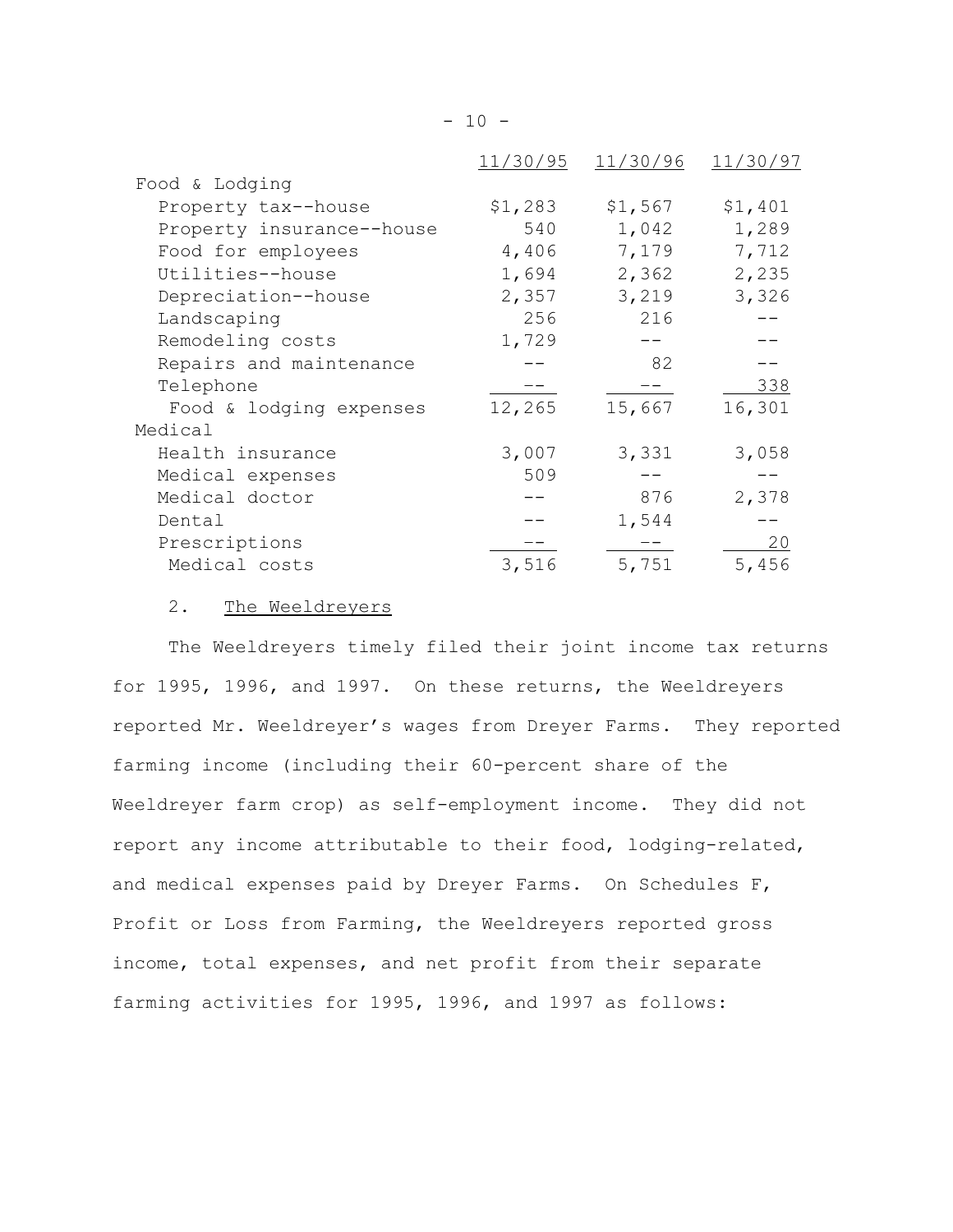$- 11 -$ 

|                | 1995      | 1996      | 1997      |
|----------------|-----------|-----------|-----------|
| Gross income   | \$102,251 | \$138,137 | \$161,651 |
| Total expenses | 82,533    | 114,258   | 120,196   |
| Net profit     | 19,718    | 23,879    | 41,455    |

## G. Notices of Deficiency

On January 8, 2001, respondent timely mailed to the Weeldreyers a statutory notice of deficiency for 1995, 1996, and 1997 (the Weeldreyer notice of deficiency). Also on January 8, 2001, respondent timely mailed to Dreyer Farms a statutory notice of deficiency for its fiscal years ended November 30, 1995, 1996, and 1997 (the Dreyer Farms notice of deficiency).

In the Dreyer Farms notice of deficiency, respondent disallowed the food, lodging, and medical expenses deducted by Dreyer Farms, totaling \$15,781 for 1995, \$21,418 for 1996, and \$21,757 for 1997. Respondent determined that (1) Dreyer Farms failed to establish that the food and lodging expenses were ordinary and necessary business expenses under section 162 and (2) those items are the Weeldreyers' personal expenses. Respondent further determined that Dreyer Farms was liable for the accuracy-related penalty under section 6662(a).

In the Weeldreyer notice of deficiency, respondent determined that payments by Dreyer Farms of the Weeldreyers' food, lodging, and medical expenses resulted in constructive dividends as follows: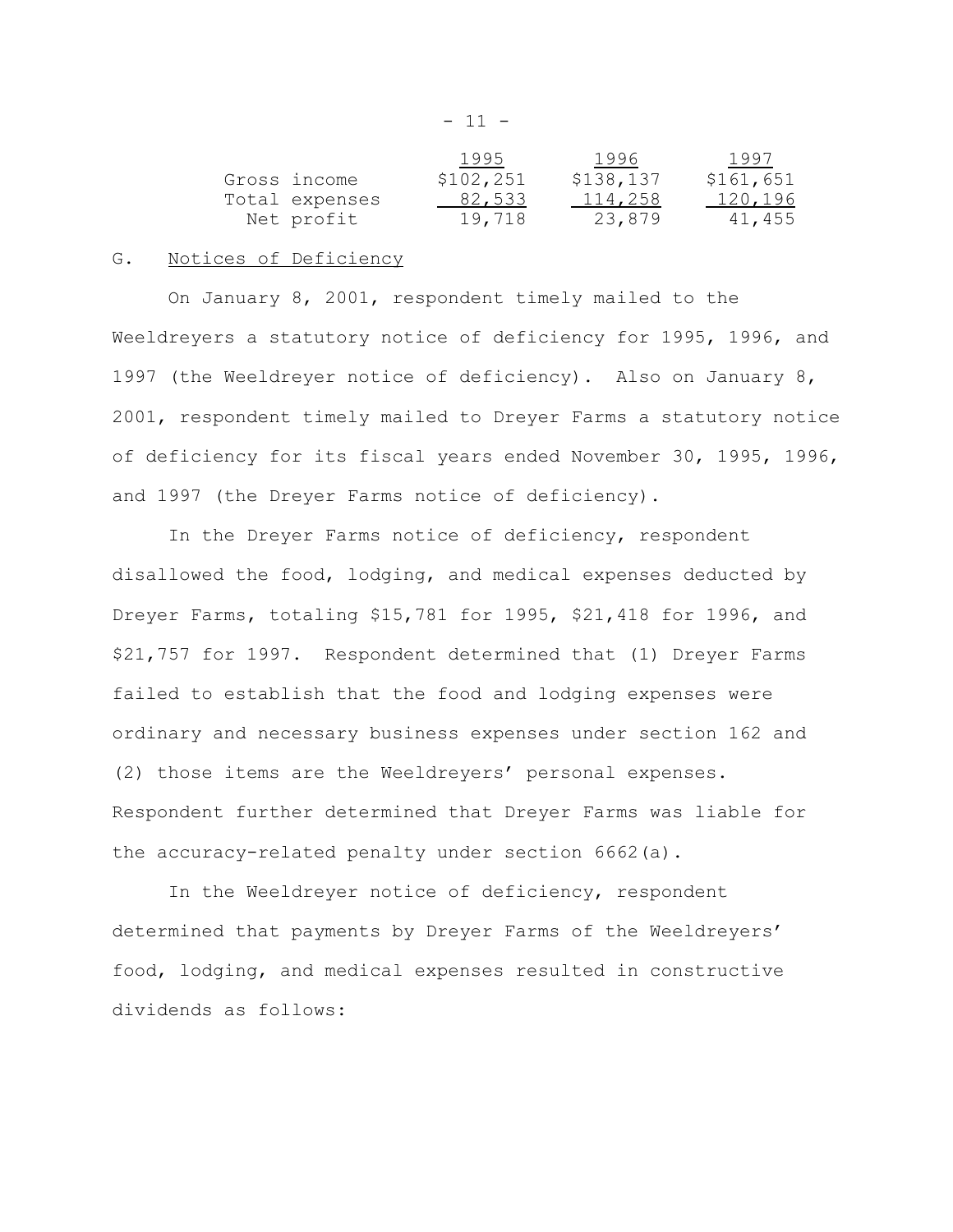|                             | 11/30/95 | 11/30/96 | 11/30/97 |
|-----------------------------|----------|----------|----------|
| Food & lodging <sup>1</sup> | \$12,433 | \$19,919 | \$19,573 |
| Medical                     | 3,516    | 5,751    | 5,456    |
| Total dividends             | 15,949   | 25,670   | 25,029   |

 $- 12 -$ 

 $1$ The record does not explain why the amounts of dividends for food and lodging expenses included in the Weeldreyers' income exceed the amounts disallowed as deductions to Dreyer Farms.

#### OPINION

# Issue 1. Expenses Incurred by Dreyer Farms To Provide Medical Benefits, Food, and Housing to the Weeldreyers in 1995, 1996, and 1997

## A. Positions of the Parties<sup>10</sup>

Respondent disallowed deductions taken by Dreyer Farms for medical costs (health insurance premiums and other medical care expenses), food, lodging (including property insurance, property taxes, remodeling, landscaping, maintenance and repair, telephone, and utilities for the farmhouse), and depreciation of the farmhouse. Respondent asserts that the medical costs, food,

 $10$ Under certain circumstances, sec. 7491 places the burden of proof or production on the Commissioner. Sec. 7491 applies to court proceedings arising in connection with tax examinations beginning after July 22, 1998. Internal Revenue Service Restructuring and Reform Act of 1998, Pub. L. 105-206, sec. 3001(a), 112 Stat. 726. Petitioners timely filed their returns for the years at issue. Hence, all of the returns were filed on or before Apr. 15, 1998. The record does not disclose when the examination of petitioners' tax returns began, and it is possible that the examination began before July 23, 1998. Petitioners do not contend that sec. 7491 applies in these cases, and they have not otherwise asserted that respondent has the burden of proof or production with respect to any issue presented in these cases. We therefore conclude that sec. 7491 does not apply, and petitioners have the burden of proof and production.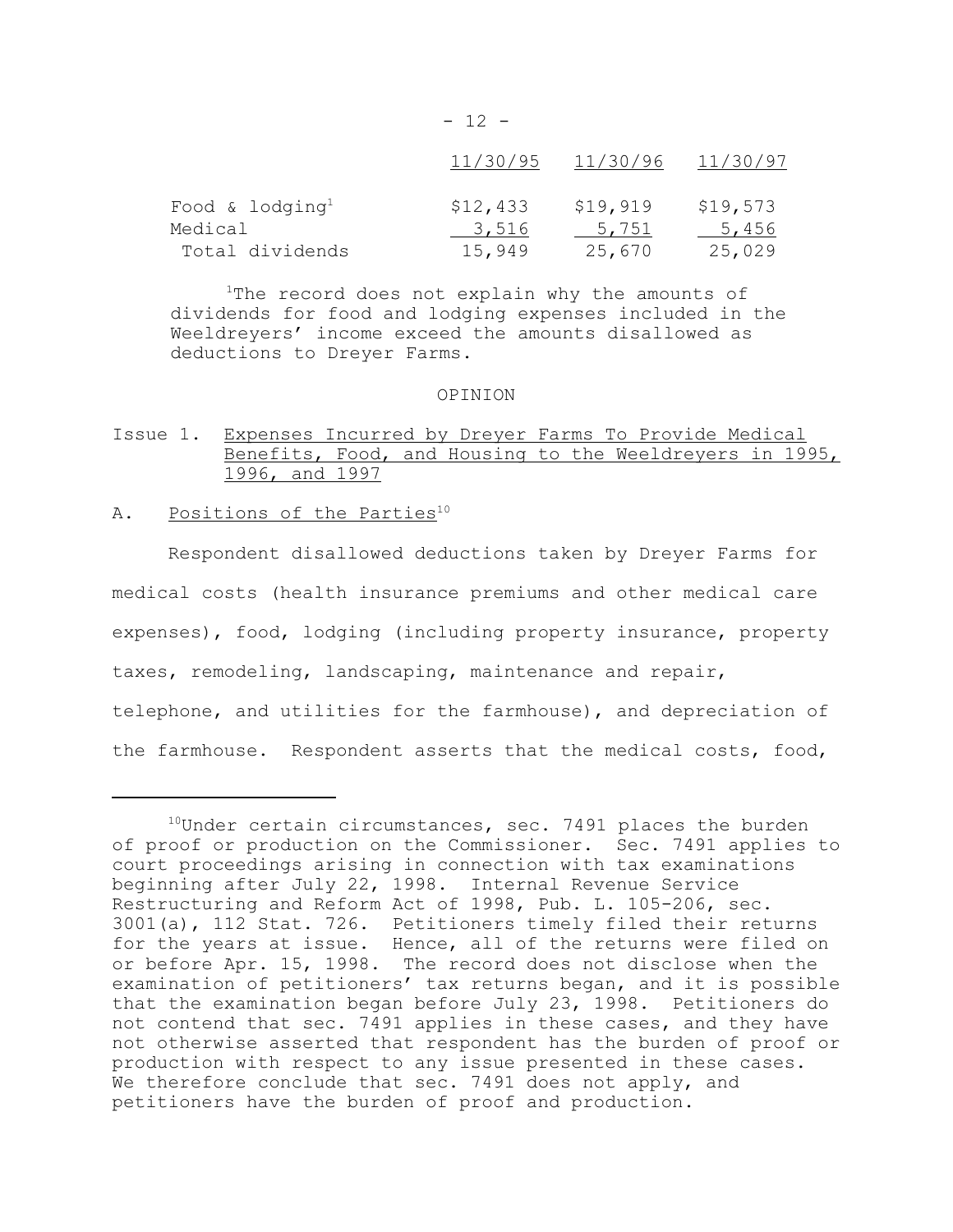and lodging expenses are the Weeldreyers' personal, family, and living expenses and that payments of these expenses by Dreyer Farms constitute constructive dividends to the Weeldreyers. On the other hand, petitioners assert that all the expenditures are reasonable and necessary business expenses, deductible by Dreyer Farms and excluded from the Weeldreyers' income.

Petitioners contend that the medical costs are employee benefits, deductible by the employer and excludable from the employee's income under sections 105 and/or 106. Petitioners further maintain that Dreyer Farms provided food and lodging to Mr. Weeldreyer in his capacity as an employee and that such was done for the convenience of Dreyer Farms. Consequently, petitioners assert that the food and lodging expenses are employer-provided "meals and lodging", the costs for which are excluded from the Weeldreyers' income under section 119 and deductible by Dreyer Farms. Petitioners further assert that, as owner and lessor of the farmhouse, Dreyer Farms is entitled to deduct (1) the expenditures for insurance, remodeling, landscaping, and repairs and maintenance as reasonable and necessary business expenses under section 162, (2) the property taxes under either section 162 or 164, and (3) the depreciation of the farmhouse under section 167. Petitioners posit that these latter expenses are not the Weeldreyers' personal expenses because they are not the owners of the property.

 $- 13 -$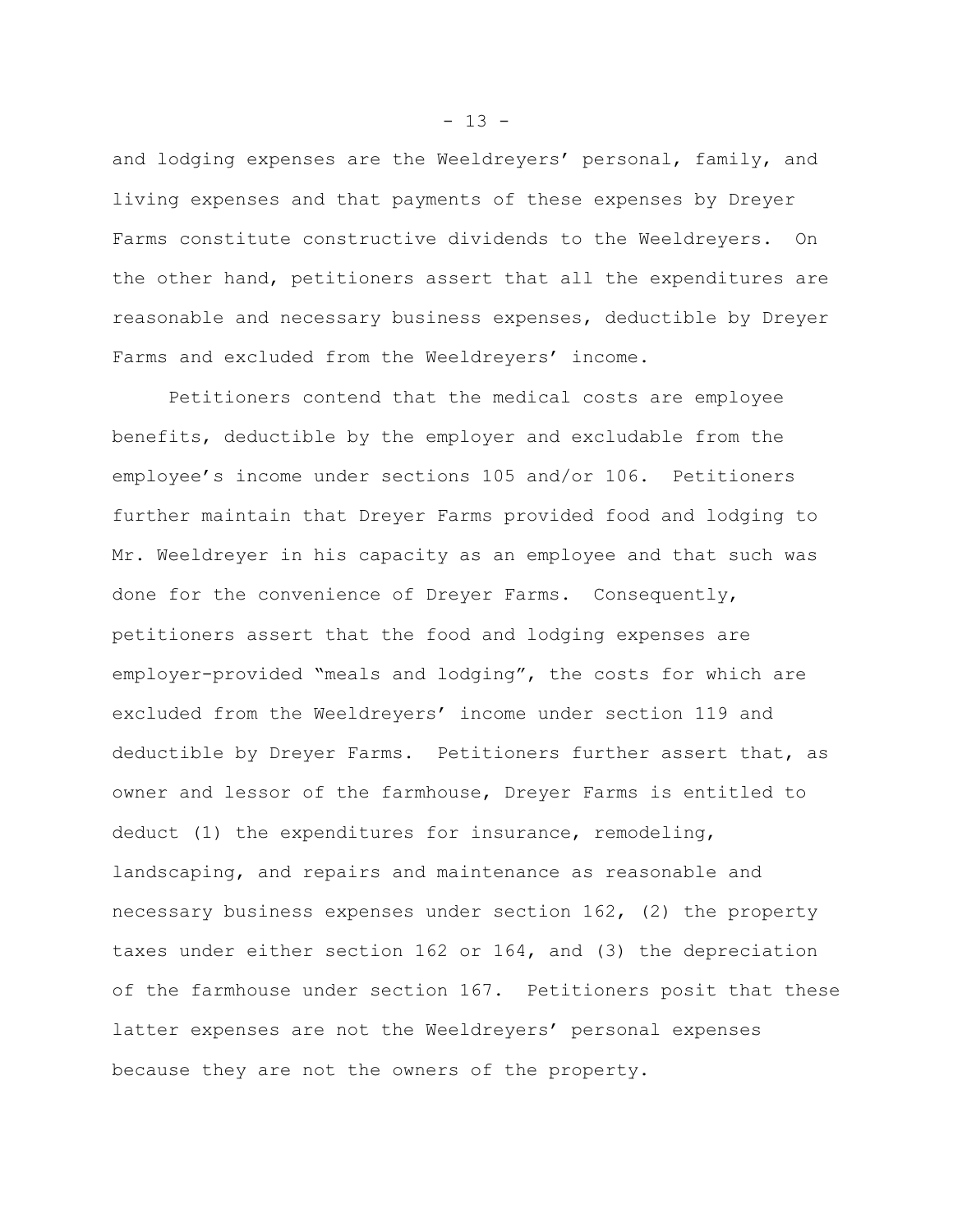$- 14 -$ 

## B. Medical Expenses

We first shall decide whether the payments by Dreyer Farms of the medical expenses are excludable from the Weeldreyers' gross income under sections 105 and 106 and deductible by the corporation as ordinary and necessary business expenses under section 162(a).

Under section 106, "an employee's gross income does not include employer-provided coverage (e.g., accident and health insurance premiums) under an accident and health plan." Rugby Prods. Ltd. v. Commissioner, 100 T.C. 531, 535 (1993). The employer may provide coverage under an accident or health plan by paying the premium (or a portion of the premium) on an accident or health insurance policy covering one or more employees or by contributing to a separate trust or fund. Sec. 1.106-1, Income Tax Regs.

Under the general rule of section 105(a), amounts received by an employee through accident and health insurance for personal injury or sickness, to the extent attributable to nontaxed employer contributions, are includable in the employee's gross income. Amounts received under an accident or health plan for employees are treated as amounts received through accident or health insurance. Sec. 105(e). An exception to the general rule allows an employee to exclude from gross income amounts received to reimburse the employee for expenses incurred by the employee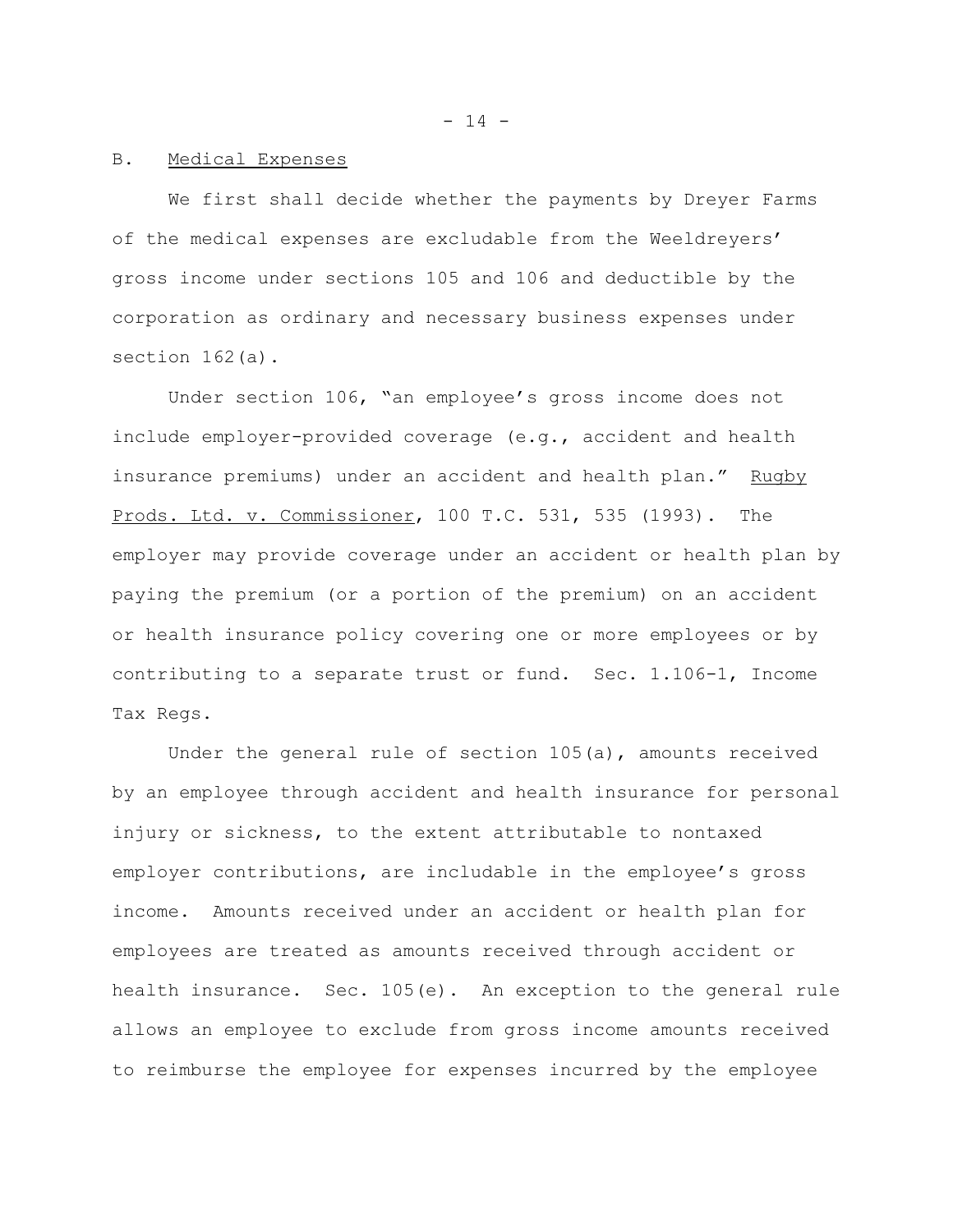for the medical care (as defined in section 213(d)<sup>11</sup>) of the employee and the employee's spouse and dependents. Sec. 105(b).

For the reasons set forth below, we agree with petitioners that pursuant to sections 105 and/or 106 payments by Dreyer Farms for medical expense reimbursements and health insurance premiums need not be included in the Weeldreyers' gross income for 1995, 1996, and 1997.

Section 105(e) requires first, that the benefits be received under a "plan," and second, that the plan be "for employees", rather than for some other class of persons such as shareholders and their relatives. Larkin v. Commissioner, 48 T.C. 629, 635 (1967), affd. 394 F.2d 494 (1st Cir. 1968). After giving due consideration to the record before us, we conclude that Dreyer Farms' medical plan (payment of health insurance premiums and medical expense reimbursements) satisfies both the "plan" and "for employees" requirements of section 105(e).

Section 1.105-5(a), Income Tax Regs., provides guidelines as to what constitutes an accident or health plan. A plan may cover one or more employees, and different plans may be established for different employees or classes of employees. Id. The regulations do not require that there be a written plan or that there be enforceable employee rights under the plan, so long as

 $11$ Sec. 213(d)(1)(D) includes amounts paid for medical insurance in the definition of medical care.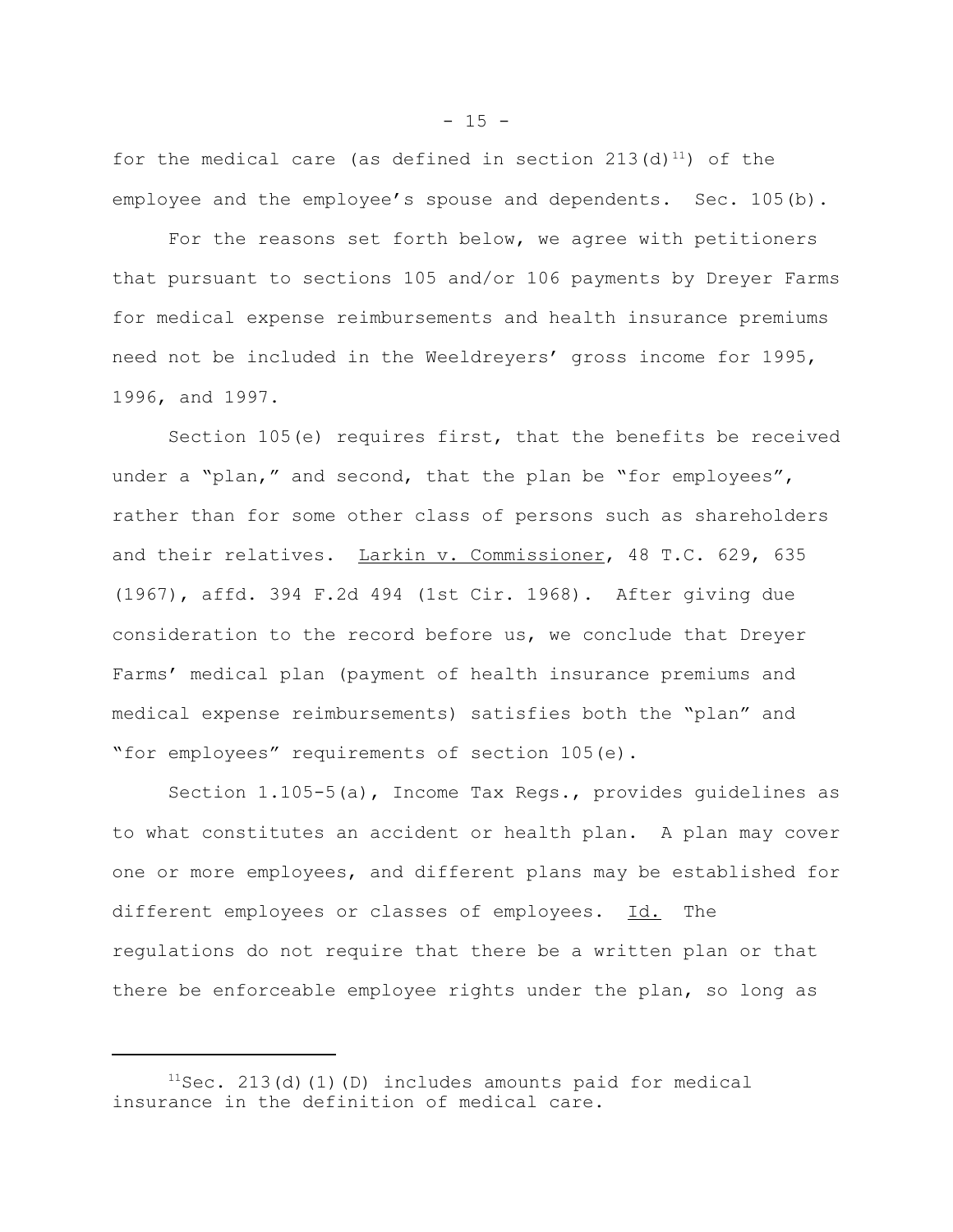the participant has notice or knowledge of the plan. Wigutow v. Commissioner, T.C. Memo. 1983-620.

In the instant cases, a plan (as defined in section 1.105-5(a), Income Tax Regs.) existed. Dreyer Farms adopted a written medical reimbursement plan identifying who was eligible to participate, what expenses would be reimbursed, and how participants were to make claims for reimbursement. The plan was adopted at the first meeting of the board of directors.

Mr. Weeldreyer had knowledge of the medical reimbursement plan as well as the health insurance policy. Moreover, there is no doubt that the medical reimbursements provided under the written plan were intended to complement benefits provided by health insurance. Thus, the corporation's medical plan included health insurance as well as the medical reimbursements. And finally, we are satisfied that the corporation's medical plan was for Mr. Weeldreyer's benefit as an employee of Dreyer Farms, and not for his benefit as one of the corporation's shareholders.

Plans limited to employees who are also shareholders are not per se disqualified under section 105(b). Larkin v. Commissioner, supra at 635 n.5. In this regard, we have sustained plans for corporate officers who were also shareholders because those officers had central management roles in conducting the business of the corporation. Wigutow v. Commissioner, supra; Epstein v. Commissioner, T.C. Memo. 1972-53; Seidel v.

 $- 16 -$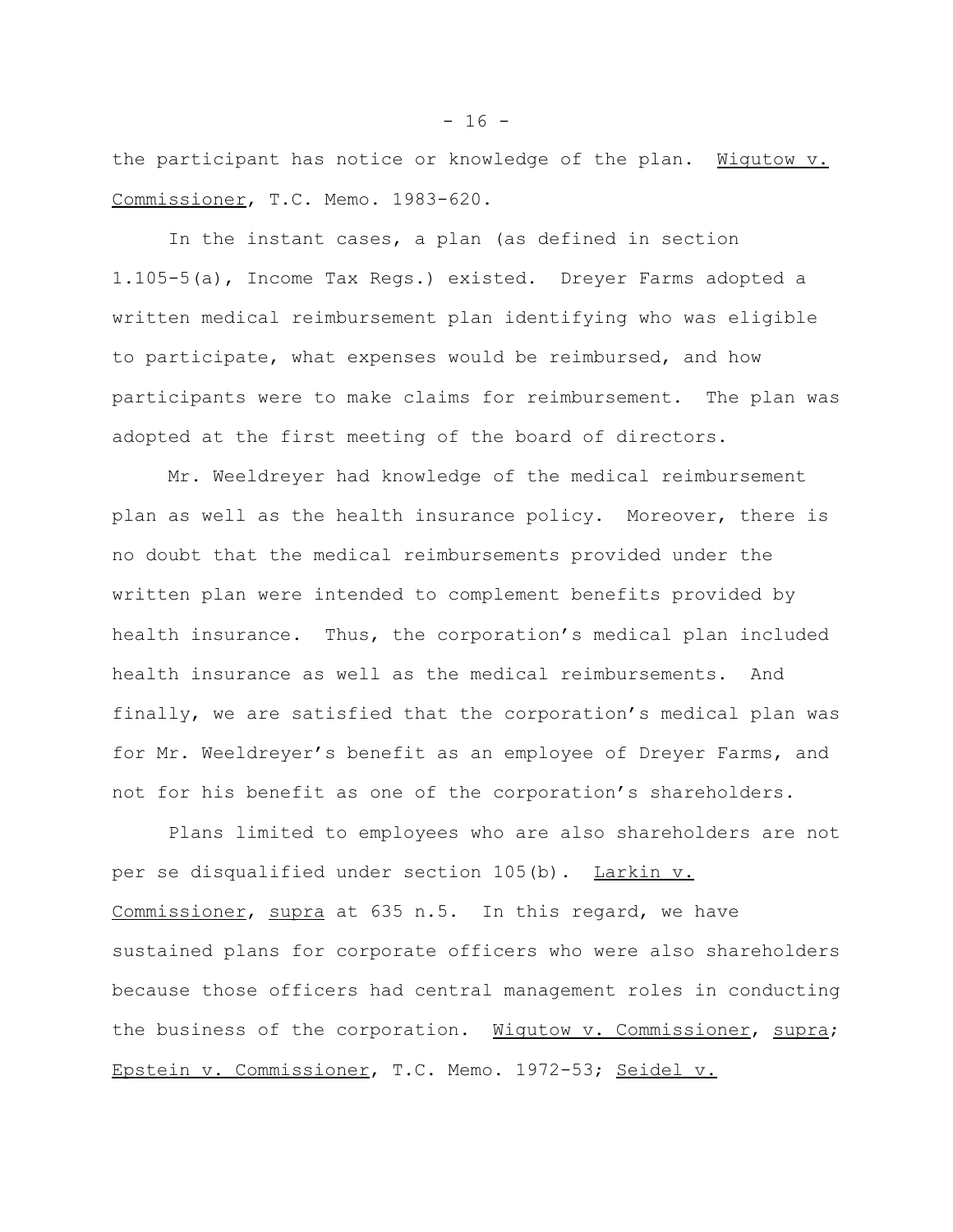Commissioner, T.C. Memo. 1971-238; Smith v. Commissioner, T.C. Memo. 1970-243; Bogene, Inc. v. Commissioner, T.C. Memo. 1968-147.

Respondent has stipulated that during the years at issue Mr. Weeldreyer was an employee of Dreyer Farms. Indeed, Mr. Weeldreyer was the corporation's only employee. And without Mr. Weeldreyer's involvement, Dreyer Farms could not have conducted its farming operations.

Mr. Weeldreyer's compensation for services rendered to Dreyer Farms was his salary and employee benefits. Respondent does not contend that Mr. Weeldreyer received excessive compensation. Indeed, respondent contends that Mr. Weeldreyer was undercompensated for his services.

Although Mrs. Weeldreyer did not work for Dreyer Farms, payment of her medical expenses was based on her status as Mr. Weeldreyer's spouse. Likewise, payment of the medical expenses for the Weeldreyers' children was based on their status as Mr. Weeldreyer's dependents. The derivative participation of Mr. Weeldreyer's spouse and dependents is plainly contemplated both by the medical plan and by section 105(b).

On the basis of the record before us, we conclude that medical payments made for the benefit of the Weeldreyers and their children were made under a plan for employees and not for shareholders. Accordingly, during the years at issue, the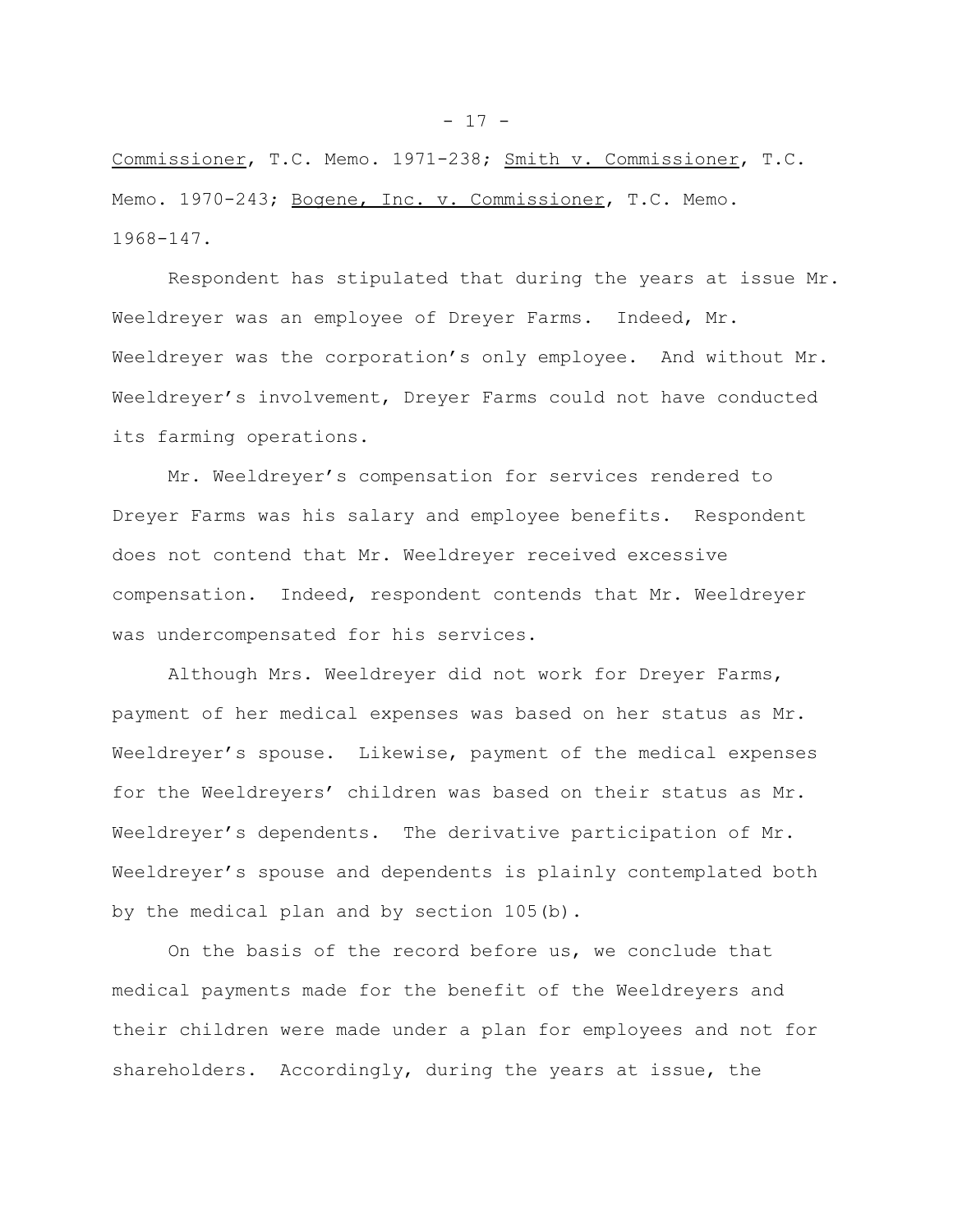medical payments made by Dreyer Farms pursuant to its medical plan (the insurance premiums and other medical care expenditures) are excludable from the Weeldreyers' gross income under section 105(b).

Section 162(a) permits a taxpayer to deduct all ordinary and necessary expenses incurred during the taxable year in carrying on the taxpayer's trade or business. An expense is ordinary if it is customary or usual within a particular trade, business, or industry or relates to a transaction "of common or frequent occurrence in the type of business involved." Deputy v. du Pont, 308 U.S. 488, 495 (1940). An expense is necessary if it is appropriate and helpful for the development of the business. See Commissioner v. Heininger, 320 U.S. 467, 471 (1943).

When payments for medical care are properly excludable from an employee's income because they are made under a "plan for employees", they are deductible by the employer as ordinary and necessary business expenses under section 162(a). Sec. 1.162-10(a), Income Tax Regs. Consequently, Dreyer Farms is entitled to deduct the insurance premiums and medical reimbursement payments under section 162(a).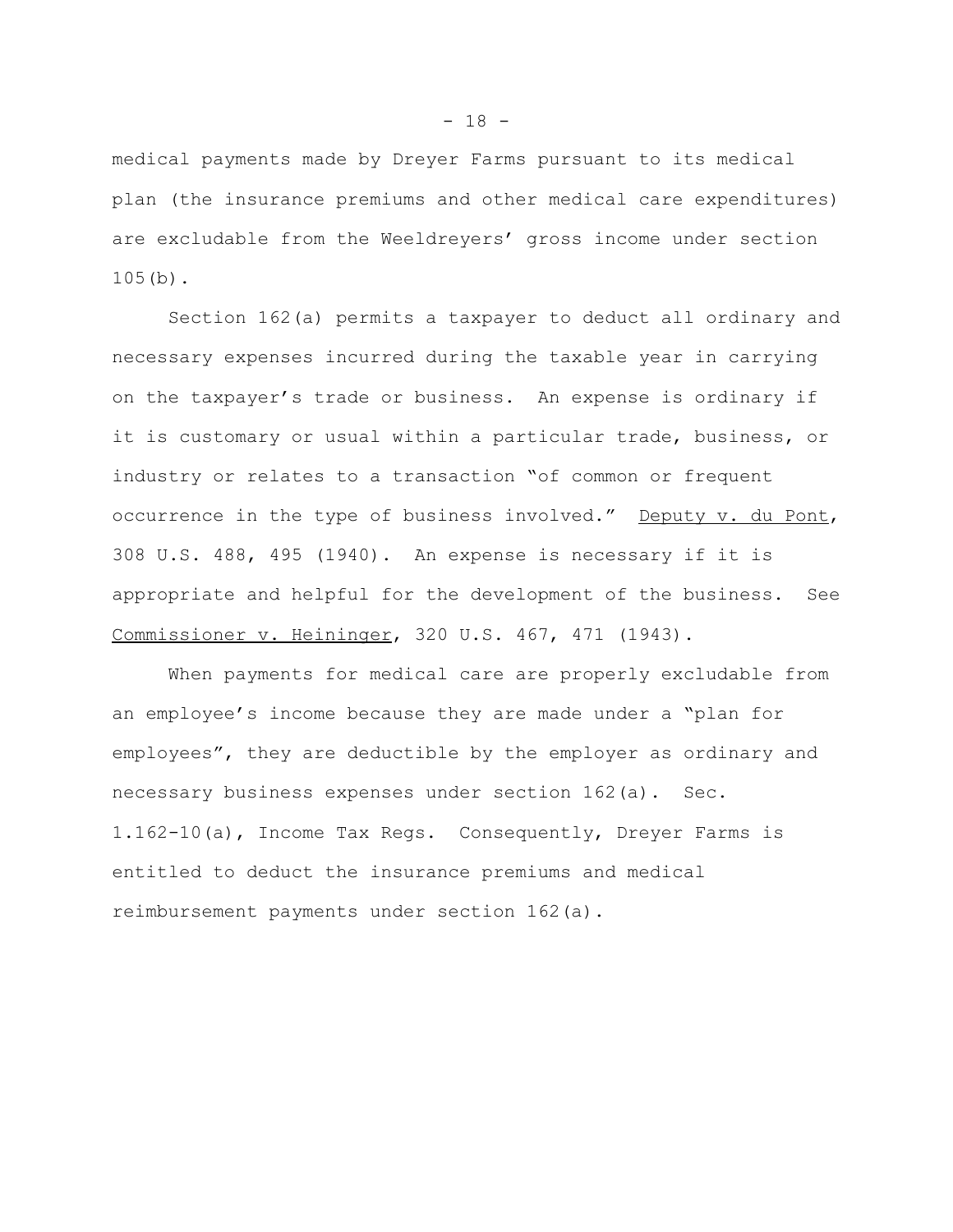# C. Food, Property Insurance, Property Taxes, Remodeling,<br>Landscaping, Maintenance and Repair. Utilities. Teleph Maintenance and Repair, Utilities, Telephone, and Depreciation

### 1. Section 119: Employer-Provided Meals and Lodging

We next decide whether the food and lodging expenses are employer-provided meals and lodging expenses, excludable from the Weeldreyers' income under section 119 and deductible by Dreyer Farms under section 162.

Meals and lodging furnished to an employee by his employer are excluded from the employee's gross income under section 119 if the meals and lodging are provided for the convenience of the employer on the premises of the employer. In the case of lodging, the employee must be required to accept the lodging on the business premises of his employer as a condition of employment.

Meals and lodging are furnished for the "convenience of the employer" if there is a direct nexus between the meals and lodging furnished and the asserted business interests of the employer served thereby. McDonald v. Commissioner, 66 T.C. 223, 230 (1976). Petitioners assert that Mr. Weeldreyer, as the corporation's sole employee, was required to be available for duty 24 hours a day.

Dreyer Farms leased the Weeldreyer farm to the Weeldreyers. Dreyer Farms contracted with Mr. Weeldreyer as a tenant, not as its employee, to perform all necessary work.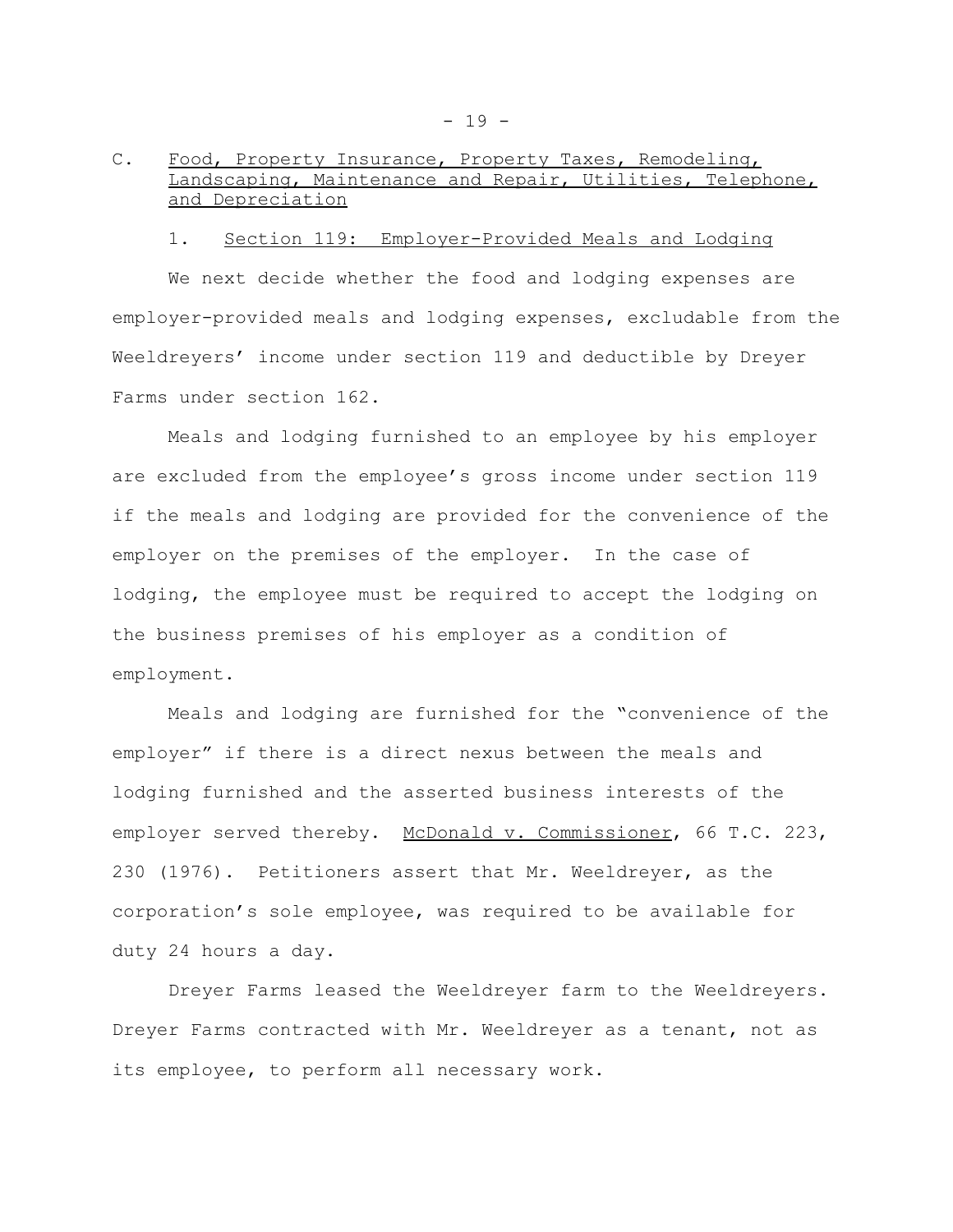It is well settled that "Ordinarily, taxpayers are bound by the form of the transaction they have chosen; taxpayers may not in hindsight recast the transaction as one that they might have made in order to obtain tax advantages." Framatome Connectors USA Inc. v. Commissioner, 118 T.C. 32, 70 (2002) (citing Estate of Leavitt v. Commissioner, 875 F.2d 420, 423 (4th Cir. 1989), affg. 90 T.C. 206 (1988), and Grojean v. Commissioner, 248 F.3d 572, 576 (7th Cir. 2001), affg. T.C. Memo. 1999-425). Here, inasmuch as Mr. Weeldreyer farmed the Weeldreyer farm as a tenant, and not as an employee of Dreyer Farms, the food and lodging in question were not furnished to Mr. Weeldreyer as a corporate employee for the convenience of his employer. Thus, the food and lodging expenses at issue are not section 119(a) meals and lodging expenses.

# 2. Deductibility of Expenses Related to the Leasing of the Weeldreyer Farm

During the years at issue, Dreyer Farms' business activities included leasing the Weeldreyer farm. It leased the farm, including the farmhouse, to the Weeldreyers and received rent in the form of 40 percent of the crops grown on the farm. Therefore, we look to the terms of the farm leases to determine whether expenses for maintenance and repair, remodeling, landscaping, insurance, telephone, utilities, depreciation, and taxes are the expenses of Dreyer Farms or the Weeldreyers.

 $-20 -$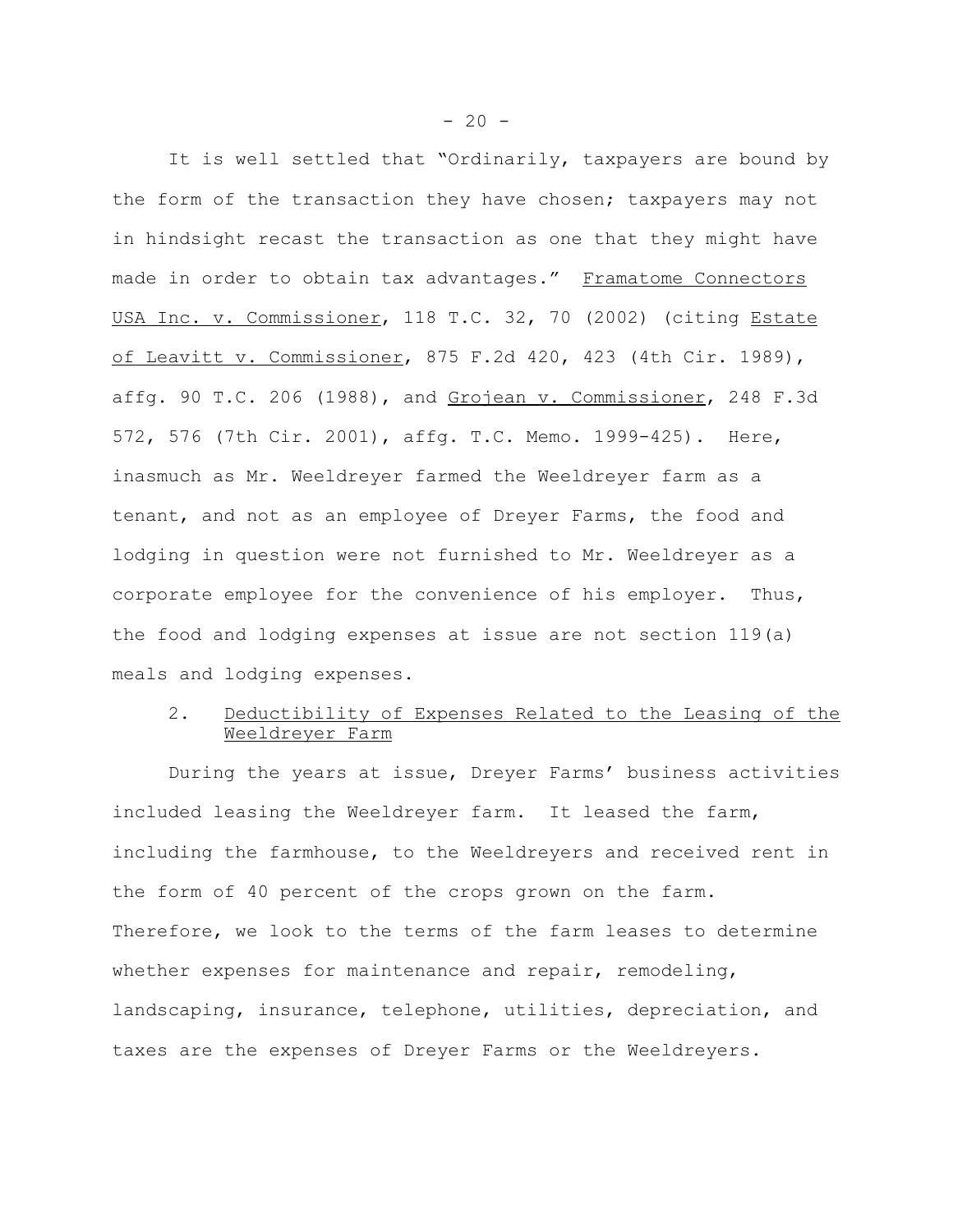# a. Maintenance and Repair, Remodeling, and Landscaping

Necessary expenses incurred to maintain property used in a trade or business in efficient operating condition ordinarily are deductible. Sec. 162(a); Jacks v. Commissioner, T.C. Memo. 1988-237; Gilles Frozen Custard, Inc. v. Commissioner, T.C. Memo. 1970-73. Likewise, the cost of repairs "which neither materially add to the value of the property nor appreciably prolong its life, but keep it in an ordinarily efficient operating condition, may be deducted as an expense". Sec. 1.162-4, Income Tax Regs. Also, under appropriate circumstances, landscaping expenses may be deductible when the expenses legitimately are connected with the taxpayer's trade or business and the requirements for deductibility otherwise are met. Hefti v. Commissioner, T.C. Memo. 1988-22, affd. 894 F.2d 1340 (8th Cir. 1989); Rhoads v. Commissioner, T.C. Memo. 1987-335.

Dreyer Farms deducted repair and maintenance expenses of \$82 in 1996, remodeling expenses of \$1,729 in 1995, and landscaping expenses of \$256 in 1995 and \$216 in 1996. Petitioners have not described or explained the maintenance and repair, the landscaping, or the remodeling. Dreyer Farms treated the remodeling as a repair (by deducting the cost rather than capitalizing it), and we shall do likewise.

The farmhouse is an improvement on the leased property. Under the terms of the farm leases, Dreyer Farms agreed to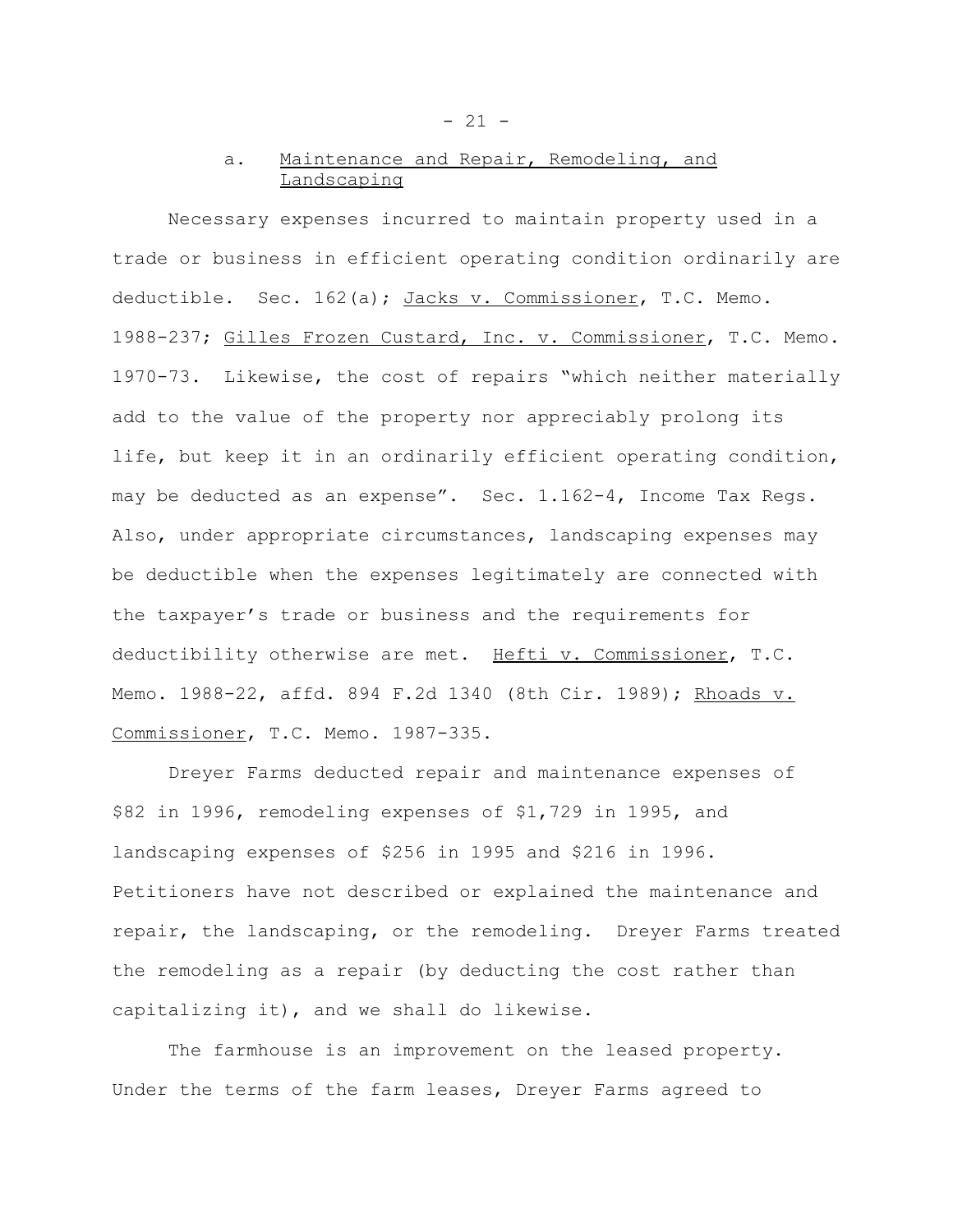furnish all necessary materials to maintain all improvements on the property, and the Weeldreyers agreed to supply all necessary labor.

Petitioners have offered no evidence to show that the expenditures for maintenance and repair, the landscaping, or the remodeling were costs for materials (Dreyer Farms' obligation), as opposed to costs for labor (the Weeldreyers' obligation). Although that portion of these expenditures allocable to materials would be the corporation's obligation (and would be deductible by it under section  $162(a)$ ), from the record before us we are unable to reasonably apportion the expenditures between the costs of labor and materials. While it is within the purview of this Court to estimate the amount of allowable deductions where there is evidence that deductible expenses were incurred, Cohan v. Commissioner, 39 F.2d 540 (2d Cir. 1930), we must have some basis upon which to make the estimate, Williams v. United States, 245 F.2d 559 (5th Cir. 1957). Because we have no such evidence, we hold that the deductions taken for repair and maintenance, remodeling, and landscaping are not allowable.

#### b. Property Insurance

Dreyer Farms deducted \$540 in 1995, \$1,042 in 1996, and \$1,289 in 1997 for property insurance. "Certain business-related insurance expenses unquestionably are deductible under section 162(a)." Metrocorp, Inc. v. Commissioner, 116 T.C. 211, 245

 $- 22 -$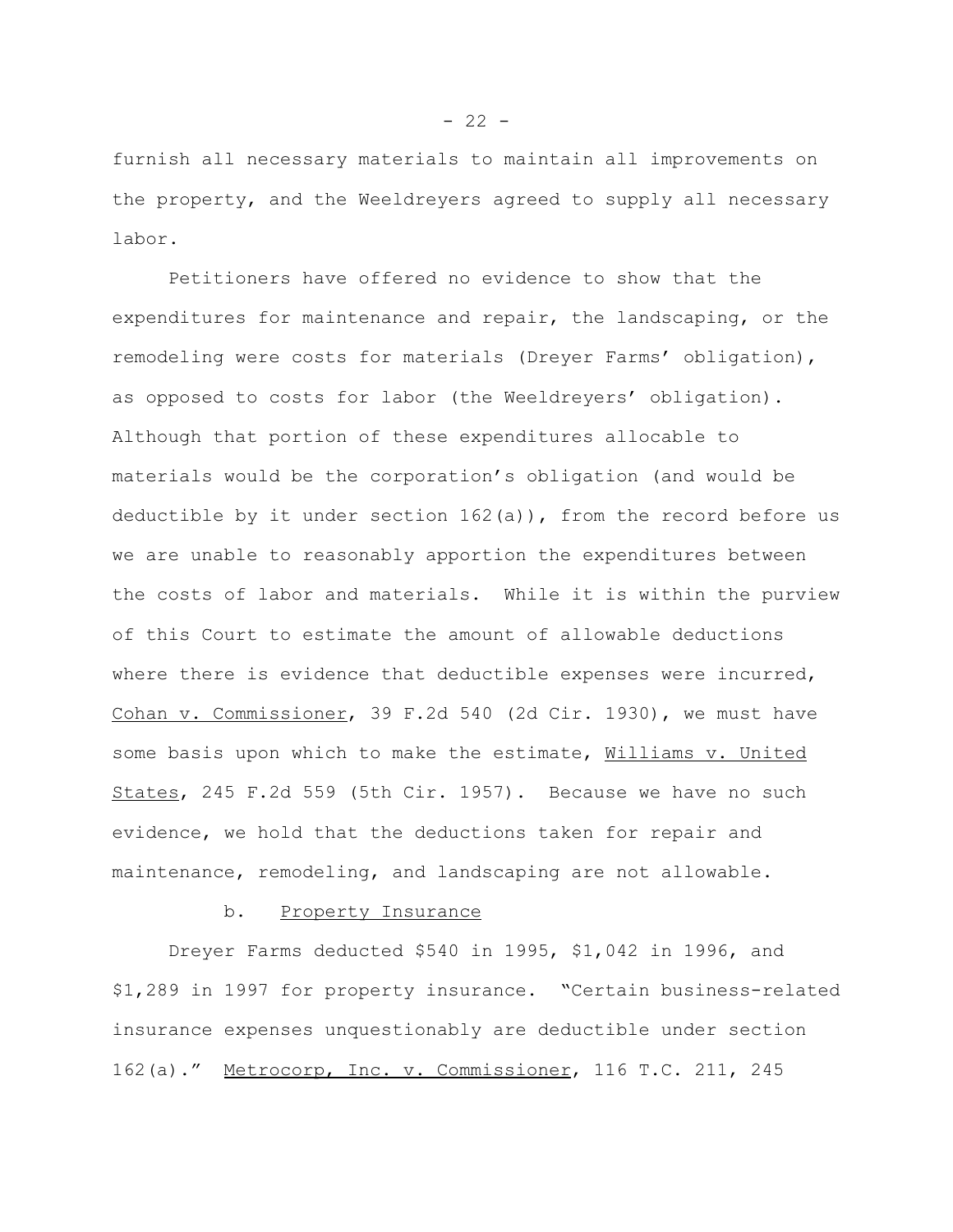(2001) (citing section 1.162-1(a), Income Tax Regs.). The farm leases do not require the Weeldreyers to provide property insurance covering the farmhouse or other improvements on the property. The property insurance is an ordinary and necessary business expense of Dreyer Farms (the owner of the property) and not a personal, family, or living expense of the Weeldreyers. We hold, therefore, Dreyer Farms is entitled to deduct the insurance expenses as claimed in each of the years at issue.

## c. Utilities and Telephone

Dreyer Farms deducted utilities expenses of \$1,694 in 1995, \$2,362 in 1996, and \$2,235 in 1997 and telephone expenses of \$338 in 1997. Utilities and telephone expenses may be deductible under section 162(a) if the expenses incurred are ordinary and necessary in carrying on a trade or business. Vanicek v. Commissioner, 85 T.C. 731, 742 (1985); Sengpiehl v. Commissioner, T.C. Memo. 1998-23; Green v. Commissioner, T.C. Memo. 1989-599.

Here, the farm leases did not contain any provisions regarding the utilities or telephone for the farmhouse. Petitioners did not produce any utility or telephone bills, canceled checks, or testimony to identify that, if any, portion of the utility and telephone expenses related to the corporation's business. We have no basis for making any allocation of the expenses. Thus, petitioners have failed to

 $- 23 -$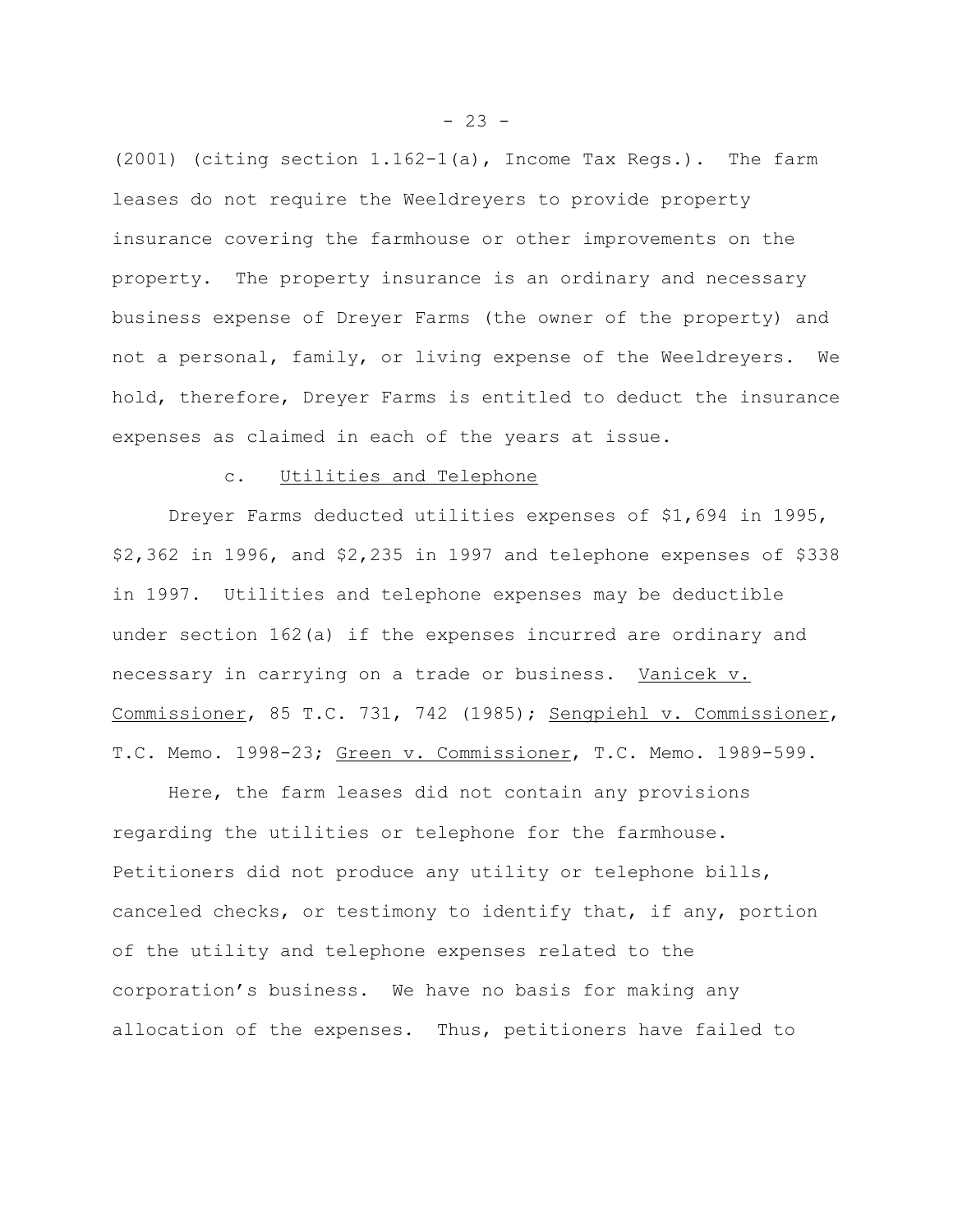establish that Dreyer Farms is entitled to any deduction for utilities or telephone expenses.

## d. Depreciation

Dreyer Farms deducted \$2,357 in 1995, \$3,219 in 1996, and \$3,326 in 1997 for depreciation of the farmhouse. Section 167(a) allows a depreciation deduction from gross income for property used in the taxpayer's trade or business or held for the production of income. Ordinarily, depreciation or amortization is available to an owner of an asset with respect to the owner's basis in the asset. Dreyer Farms owned the Weeldreyer farm, including the farmhouse. One of the business activities of Dreyer Farms was the leasing of the Weeldreyer farm, including the farmhouse. Thus, the farmhouse is property used in the corporation's trade or business.

We hold that Dreyer Farms is entitled to a deduction for depreciation of the farmhouse for each of the years at issue as claimed.

#### e. Taxes

Dreyer Farms deducted property taxes of \$1,283 in 1995, \$1,567 in 1996, and \$1,401 in 1997 attributable to the farmhouse. Dreyer Farms owned the Weeldreyer farm. Section 164(a)(1) allows the owner of property a deduction for real property taxes. We hold, therefore, that Dreyer Farms may deduct property taxes as claimed in the years at issue.

 $- 24 -$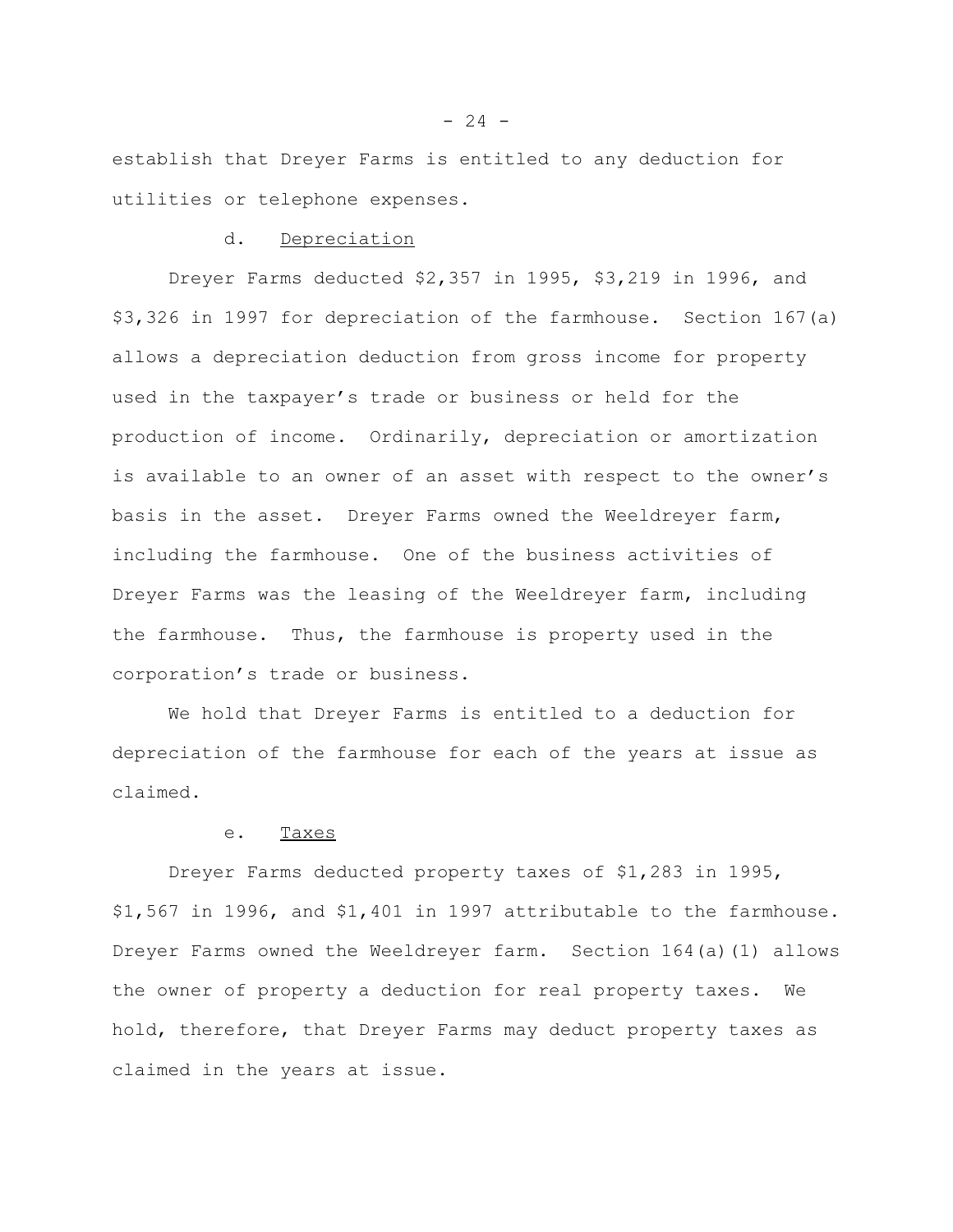# f. Summary of Food and Lodging Expenses

To summarize, Dreyer Farms may deduct the following expenses for the years at issue:

|                           | 11/30/95 | 11/30/96 | 11/30/97 |
|---------------------------|----------|----------|----------|
| Property tax--house       | \$1,283  | \$1,567  | \$1,401  |
| Property insurance--house | 540      | 1,042    | 1,289    |
| Depreciation--house       | 2,357    | 3,219    | 3,326    |
| Total                     | 4,180    | 5,828    | 6,016    |

Dreyer Farms may not deduct the following food and lodging expenses:

|                         | 11/30/95 | 11/30/96 | 11/30/97 |
|-------------------------|----------|----------|----------|
| Food for employees      | \$4,406  | \$7,179  | \$7,712  |
| Utilities--house        | 1,694    | 2,362    | 2,235    |
| Landscaping             | 256      | 216      |          |
| Remodeling costs        | 1,729    |          |          |
| Repairs and maintenance |          | 82       |          |
| Telephone               |          |          | 338      |
| Total                   | 8,085    | 9,839    | 10,285   |
|                         |          |          |          |

3. Inclusion of Payments in the Weeldreyers' Gross Income

When a corporation makes an expenditure that primarily benefits the corporation's shareholders, the amount of the expenditure may be taxed to the shareholders as a constructive dividend. Hood v. Commissioner, 115 T.C. 172 (2000); Magnon v. Commissioner, 73 T.C. 980, 993-994 (1980); Am. Insulation Corp. v. Commissioner, T.C. Memo. 1985-436. We have found that expenses for food, repair and maintenance, remodeling, landscaping, utilities, and telephone paid by Dreyer Farms are the Weeldreyers' expenses. Petitioners contend that the payments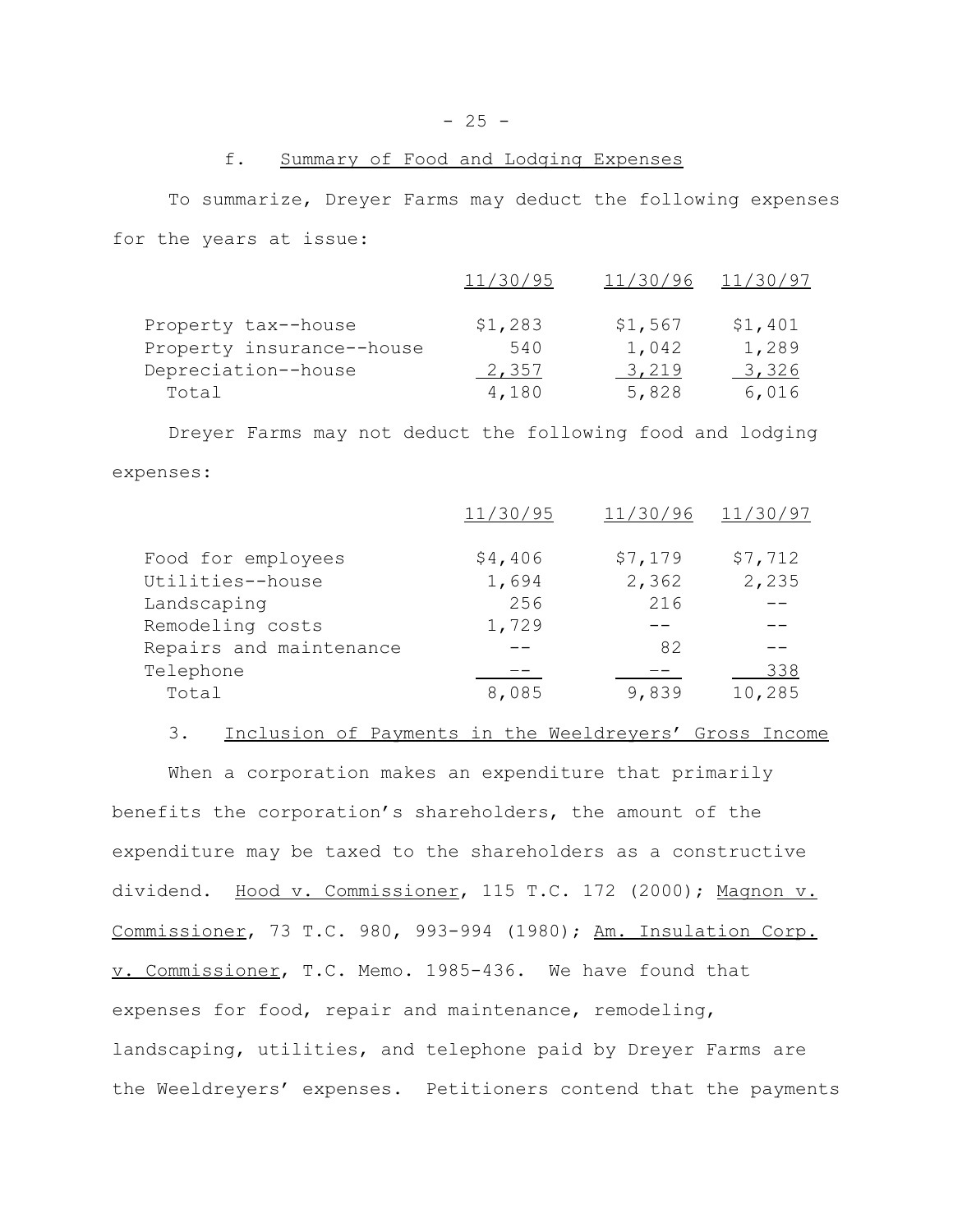are not constructive dividends because Mr. Weeldreyer was required to repay any amounts that Dreyer Farms could not deduct for Federal income tax purposes. Petitioners cite Cepeda v. Commissioner, T.C. Memo. 1993-477, to support their position. Cepeda, however, is inapposite. In that case, the taxpayers claimed that advances made by the corporation were loans rather than employee compensation or constructive dividends. Petitioners do not contend that the corporate payments of Mr. Weeldreyer's expenses were loans.

For Federal income tax purposes, a transaction will be characterized as a loan if there was "an unconditional obligation on the part of the transferee to repay the money, and an unconditional intention on the part of the transferor to secure repayment." Haag v. Commissioner, 88 T.C. 604, 616 (1987), affd. without published opinion 855 F.2d 855 (8th Cir. 1988). In the instant cases, when the payments were made there was no unconditional obligation on the part of Mr. Weeldreyer to repay a specific dollar amount to the corporation. His obligation to repay any of the payments was in general terms. The amount of repayment could not be determined when the payments were made. Any obligation to repay any amount could not arise before respondent disallowed the deduction for the expenses; i.e, when the Dreyer Farms notice of deficiency was issued in January 2001. Thus, the payments were not loans. Since the payments when made

 $- 26 -$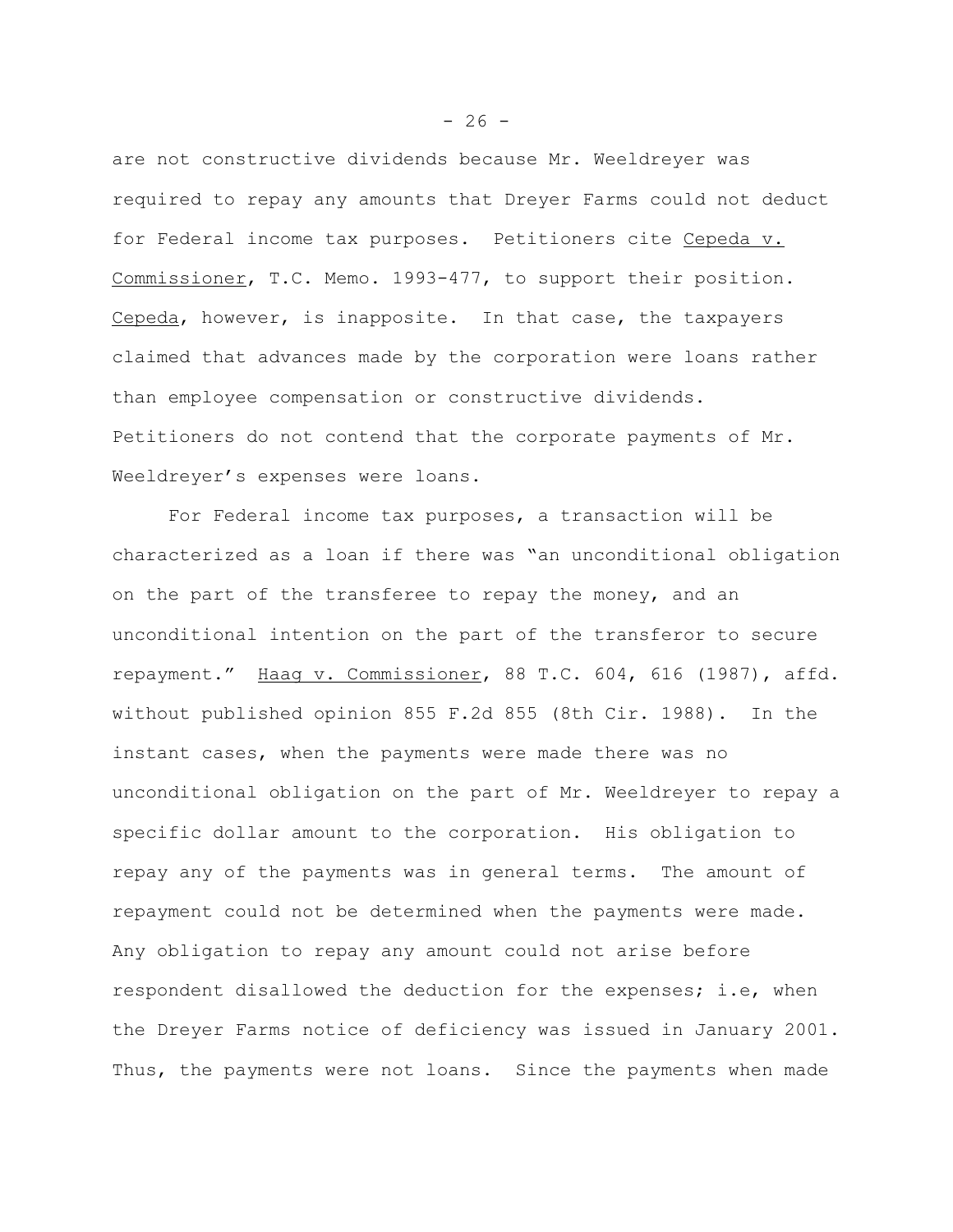by Dreyer Farms did not constitute business expenses of the corporation or loans to the Weeldreyers, the conclusion is inescapable that the payments constituted distributions by Dreyer Farms to the Weeldreyers.

In N. Am. Oil Consol. v. Burnett, 286 U.S. 417, 424 (1932), the Supreme Court stated:

If a taxpayer receives earnings under a claim of right and without restriction as to its disposition, he has received income which he is required to return, even though it may still be claimed that he is not entitled to retain the money, and even though he may still be adjudged liable to restore its equivalent. \* \* \*

It is clear, therefore, under the claim of right doctrine, the amounts paid by Dreyer Farms in 1995, 1996, and 1997 were taxable to the Weeldreyers in those years. See Pahl v. Commissioner, 67 T.C. 286, 289 (1976).

If a taxpayer is required to repay income recognized under the claim of right doctrine in an earlier tax year, section 1341 permits the taxpayer, in effect, to elect to compute his taxes for the year of repayment in a manner that gives the taxpayer the equivalent of a refund (without interest) of tax for the earlier year. Specifically, section 1341(a)(5) permits the tax for the year of repayment to be reduced by the amount of the tax paid for the year of receipt that was attributable to the inclusion of the repaid amount in that year's gross income. United States v. Skelly Oil Co., 394 U.S. 678, 682 (1969). Section 1341, however, requires actual repayment, restoration, or restitution. Chernin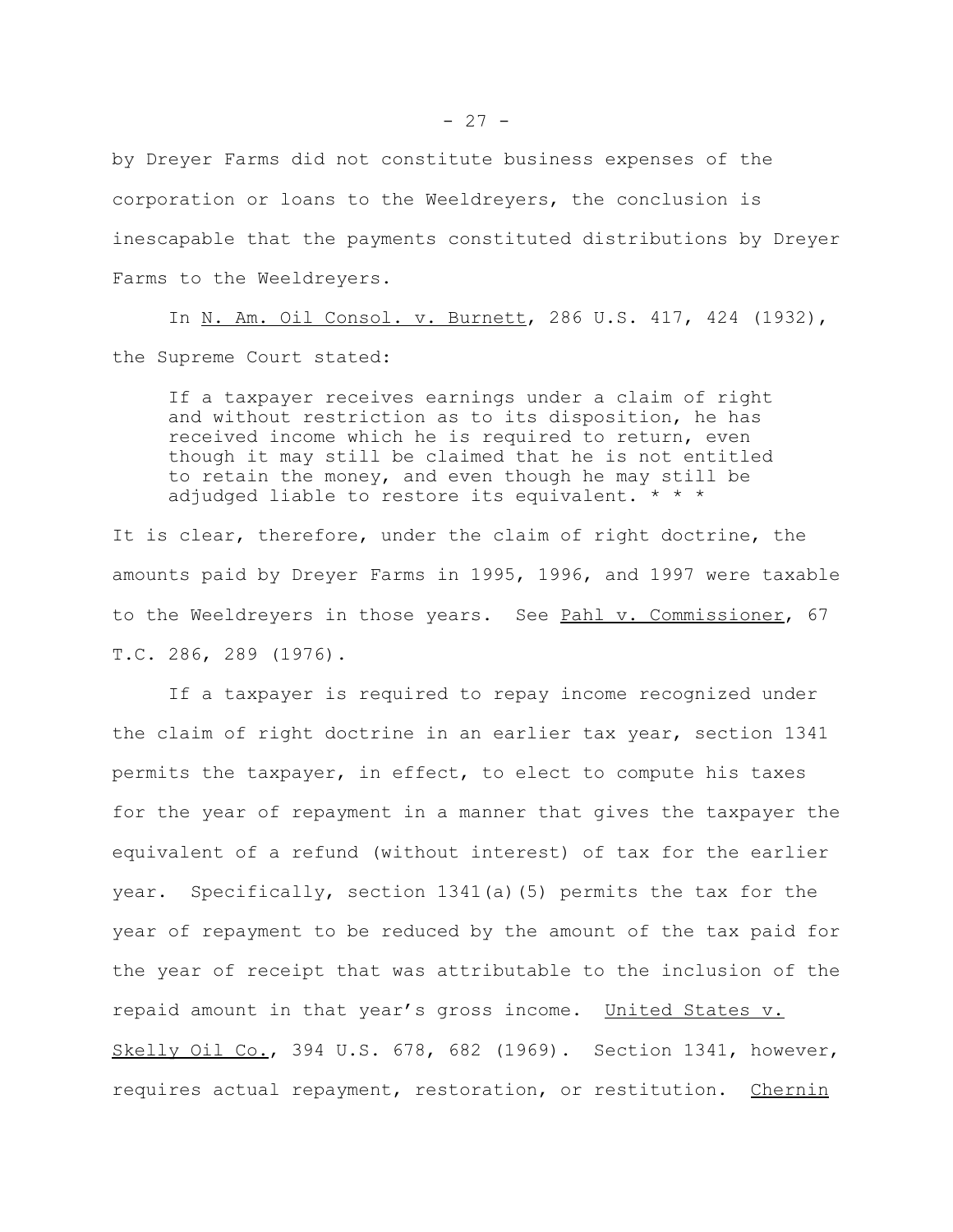v. United States, 149 F.3d 805, 816 (8th Cir. 1998); Kappel v. United States, 437 F.2d 1222, 1226 (3d Cir. 1971); Estate of Smith v. Commissioner, 110 T.C. 12 (1998).

Although the bylaws of Dreyer Farms require Mr. Weeldreyer to repay amounts for which the corporation is disallowed a deduction, Mr. Weeldreyer does not claim that he has repaid the disallowed amounts. Indeed, there is no evidence in the record to show that he did. Therefore, section 1341 does not apply. We hold that Dreyer Farms' payment of the Weeldreyers' food, repair and maintenance, remodeling, landscaping, utilities, and telephone expenses constitutes income to the Weeldreyers.

Petitioners argue that the expenses are meals and lodging expenses excludable under section 119. We have found to the contrary.

Further, although the repair and maintenance, remodeling, and landscaping expenses were incurred by the Weeldreyers as tenants under the farm lease, those expenses relate to the use of the farmhouse, not to the raising of the crops. Thus, those expenses, as well as the food, utilities, and telephone expenses, are the Weeldreyers' personal living expenses.

Personal, family, or living expenses are not deductible except as otherwise expressly permitted. Sec. 262. A taxpayer's expenses for his or her own meals and lodging are personal because they would have been incurred whether or not the taxpayer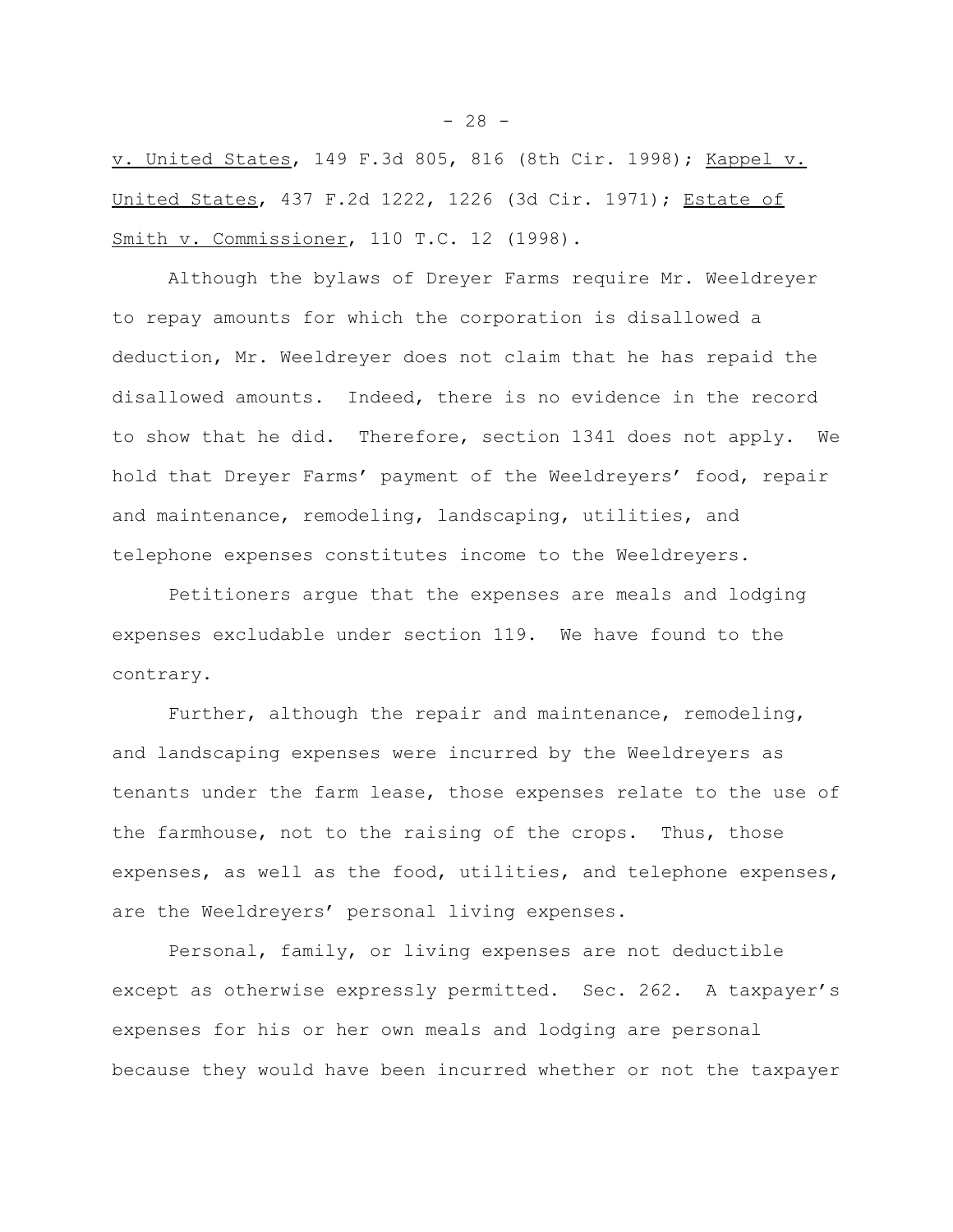had engaged in any business activity. Christey v. United States, 841 F.2d 809, 814 (8th Cir. 1988); Moss v. Commissioner, 80 T.C. 1073, 1078 (1983), affd. 758 F.2d 211 (7th Cir. 1985). In order for personal living expenses to qualify as a deductible business expense under section 162(a), the taxpayer must demonstrate that the expenses were different from, or in excess of, what he would have spent for personal purposes. Sutter v. Commissioner, 21 T.C. 170, 173 (1953). Petitioners did not produce any bills, canceled checks, or testimony to substantiate any portion of the expenses that relates to Mr. Weeldreyer's separate farming business. Thus, petitioners have failed to establish that the Weeldreyers are entitled to a deduction for any portion of the expenses under section 162.<sup>12</sup>

### 4. Rental Value of Residence

The Weeldreyers leased the Weeldreyer farm, including the farmhouse, from Dreyer Farms. Dreyer Farms received rent in the form of 40 percent of the crops grown on the farm. The

 $12$ Except as otherwise provided, an individual is not allowed a deduction with respect to the use of a dwelling unit that is used by the individual as a residence. Sec. 280A(a). The individual may, however, deduct expenses allocable to portions of the dwelling that are exclusively used for business purposes. Sec. 280A(c). The Weeldreyers did not argue that their housing expenses are deductible under sec. 280A. Therefore, we do not address the question of whether certain portions of their housing expenses may be deductible under that section. We note, however, that the Weeldreyers have made no showing that the farmhouse, or any portion thereof, was used exclusively for business purposes.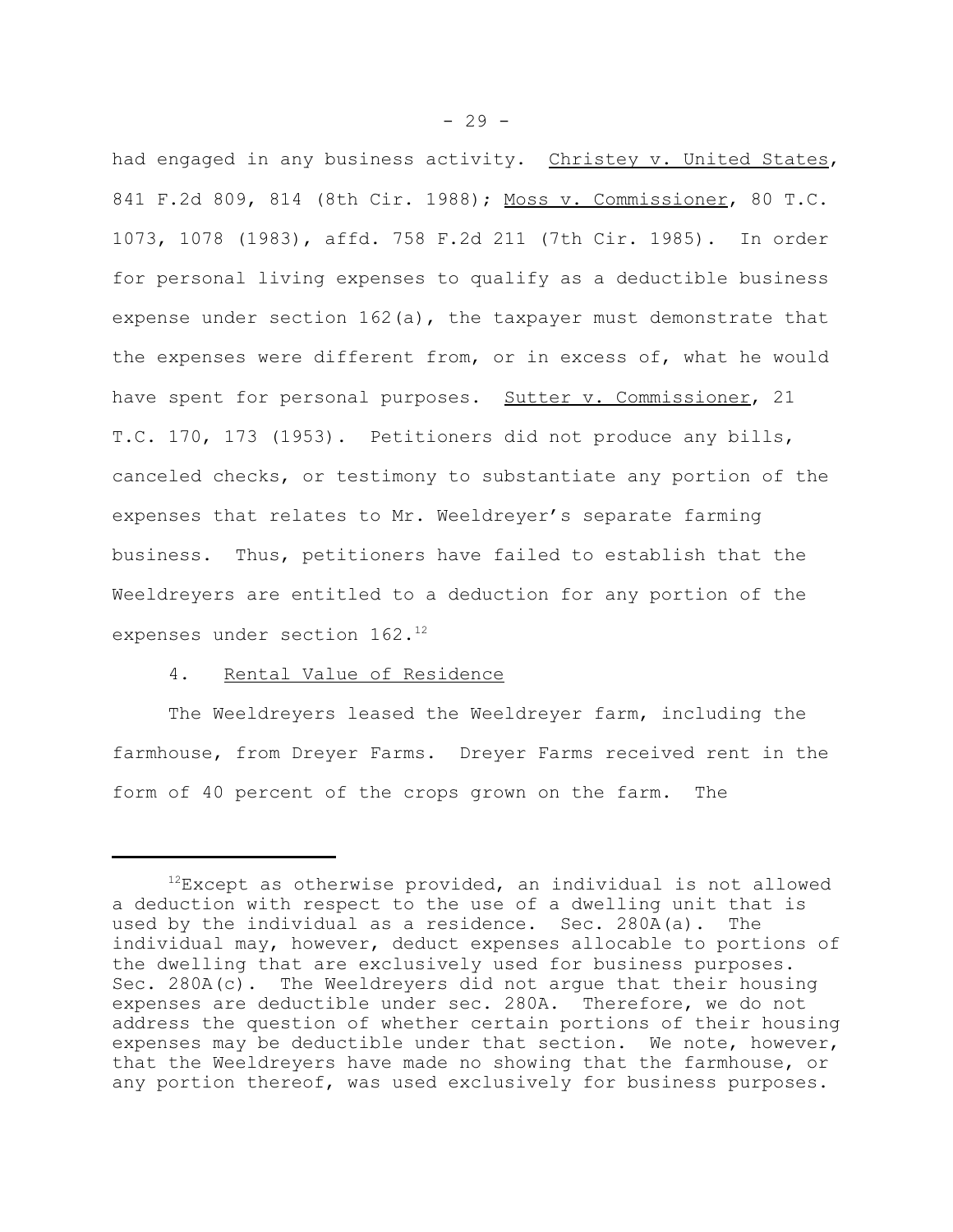Weeldreyers included only their 60 percent of the crop revenues in their income. They excluded the entire 40 percent paid to Dreyer Farms as rent, including the portion attributable to the farmhouse. In effect, they deducted the portion of the rent paid for the farmhouse. The rent of the farmhouse is their personal expense and is not deductible. See sec. 262.

The farm leases do not specify that portion of the rent to be paid for use of the farmhouse. Nor have the Weeldreyers provided any evidence to show that portion of the rent properly attributable to the farmhouse.

The amount of the constructive dividends respondent determined in the Weeldreyer notice of deficiency exceeds the amount of deductions disallowed in the Dreyer Farms notice of deficiency. The record does not explain that excess. Moreover, since the depreciation respondent disallowed as a deduction to Dreyer Farms was not an expenditure, we assume that adjustments in the Weeldreyer notice of deficiency did not include the depreciation.

We have computed the fair rental value of the farmhouse that was included in respondent's adjustment to the Weeldreyers' income as follows:

|                                      |          | 11/30/95 11/30/96 11/30/97 |          |
|--------------------------------------|----------|----------------------------|----------|
| Dreyer Farms notice of deficiency    |          |                            |          |
| Disallowed food & lodging deductions | \$12,265 | \$15,667                   | \$16,301 |
| Less depreciation on residence       | 2,357    | 3,219                      | 3,326    |
| Food & lodging expenditures          | 9,908    | 12,448                     | 12,975   |

 $-30 -$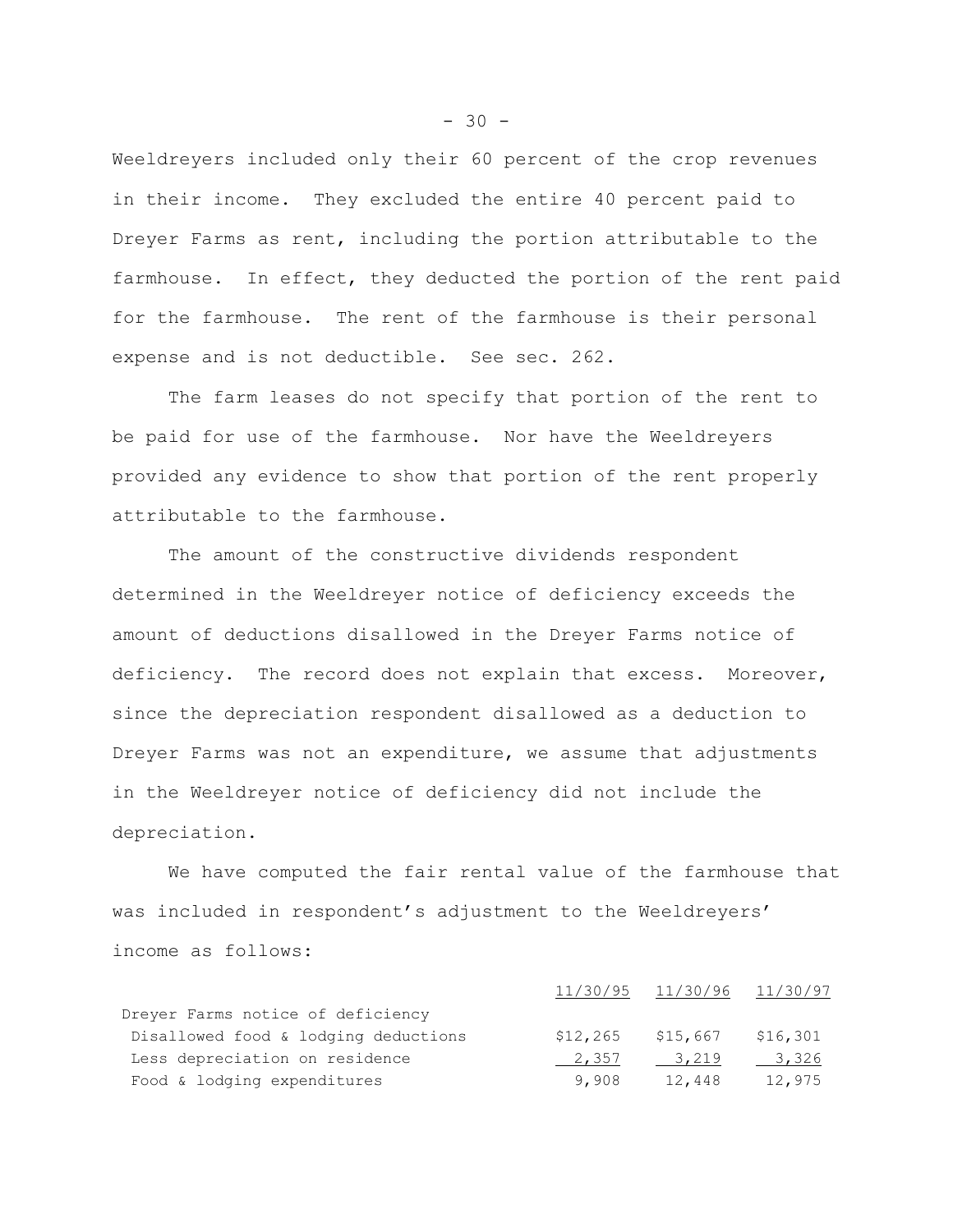|                                             |          | 11/30/95 11/30/96 11/30/97 |          |
|---------------------------------------------|----------|----------------------------|----------|
| Weeldreyer notice of deficiency adjustment  |          |                            |          |
| for food & lodging provided by Dreyer Farms | \$12,433 | \$19,919                   | \$19,573 |
| Food & lodging expenditures                 | 9,908    | 12,448                     | 12,975   |
| Adjustment for rental value of residence    | 2,525    | 7.471                      | 6,598    |

The Weeldreyers have not shown that the portion of the rent attributable to the farmhouse is less than the amounts for the years at issue, as computed above. We therefore hold that those amounts are properly included in the Weeldreyers' income for the years at issue.

# 5. Summary of Adjustments to Weeldreyers' Income

The Weeldreyers' income from farming is increased by \$2,525 in 1995, \$7,471 in 1996, and \$6,598 in 1997 to reflect the disallowance of deductions for the rental value of the farmhouse. In addition, the following personal expenses paid by Dreyer Farms are included in the Weeldreyers' income as constructive dividends for the years at issue:

|                         | 1995    | 1996    | 1991    |
|-------------------------|---------|---------|---------|
| Food                    | \$4,406 | \$7,179 | \$7,712 |
| Utilities               | 1,694   | 2,362   | 2,235   |
| Landscaping             | 256     | 216     |         |
| Remodeling costs        | 1,729   |         |         |
| Repairs and maintenance |         | 82      |         |
| Telephone               |         |         | 338     |
| Total                   | 8,085   | 9,839   | 10,285  |
|                         |         |         |         |

### Issue 2. Accuracy-Related Penalty Under Section 6662(a)

Respondent determined that Dreyer Farms is liable for the accuracy-related penalty under section 6662(a). As pertinent here, section 6662(a) imposes a 20-percent penalty on the portion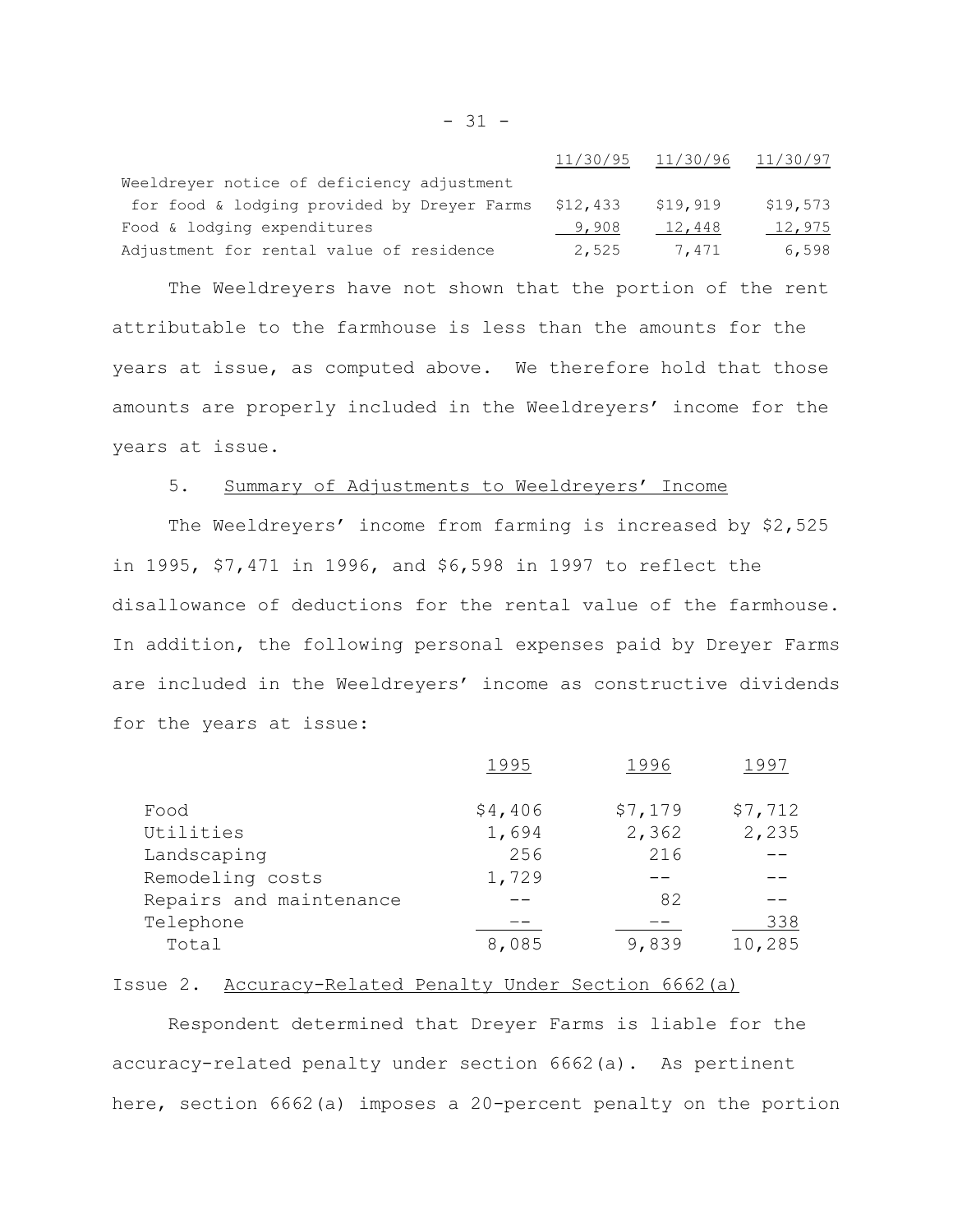of an underpayment attributable to negligence or disregard of rules or regulations. Sec. 6662(b)(1). Negligence includes any failure to make a reasonable attempt to comply with the provisions of the Internal Revenue Code. Sec. 6662(c); sec. 1.6662-3(b)(1), Income Tax Regs.

The penalty under section 6662(a) does not apply to any portion of an understatement of tax if it is shown that there was reasonable cause for the taxpayer's position and that the taxpayer acted in good faith with respect to that portion. Sec.  $6664(c)(1)$ . The determination of whether a taxpayer acted with reasonable cause and in good faith is made on a case-by-case basis, taking into account all the pertinent facts and circumstances. Sec.  $1.6664-4(b)(1)$ , Income Tax Regs. The most important factor is the extent of the taxpayer's effort to assess his/her proper tax liability for the year. Id. The good faith reliance on the advice of an independent, competent professional as to the tax treatment of an item may meet this requirement. Sec. 1.6664-4(b), Income Tax Regs.

Despite the fact that petitioners have the burden of proof, see supra note 10, petitioners have made no showing that they made an attempt to comply with the tax rules and regulations with regard to those deductions taken by Dreyer Farms for the years at issue which have been disallowed. Hence, with respect to those deductions, petitioners have failed to show that Dreyer Farms was

 $- 32 -$